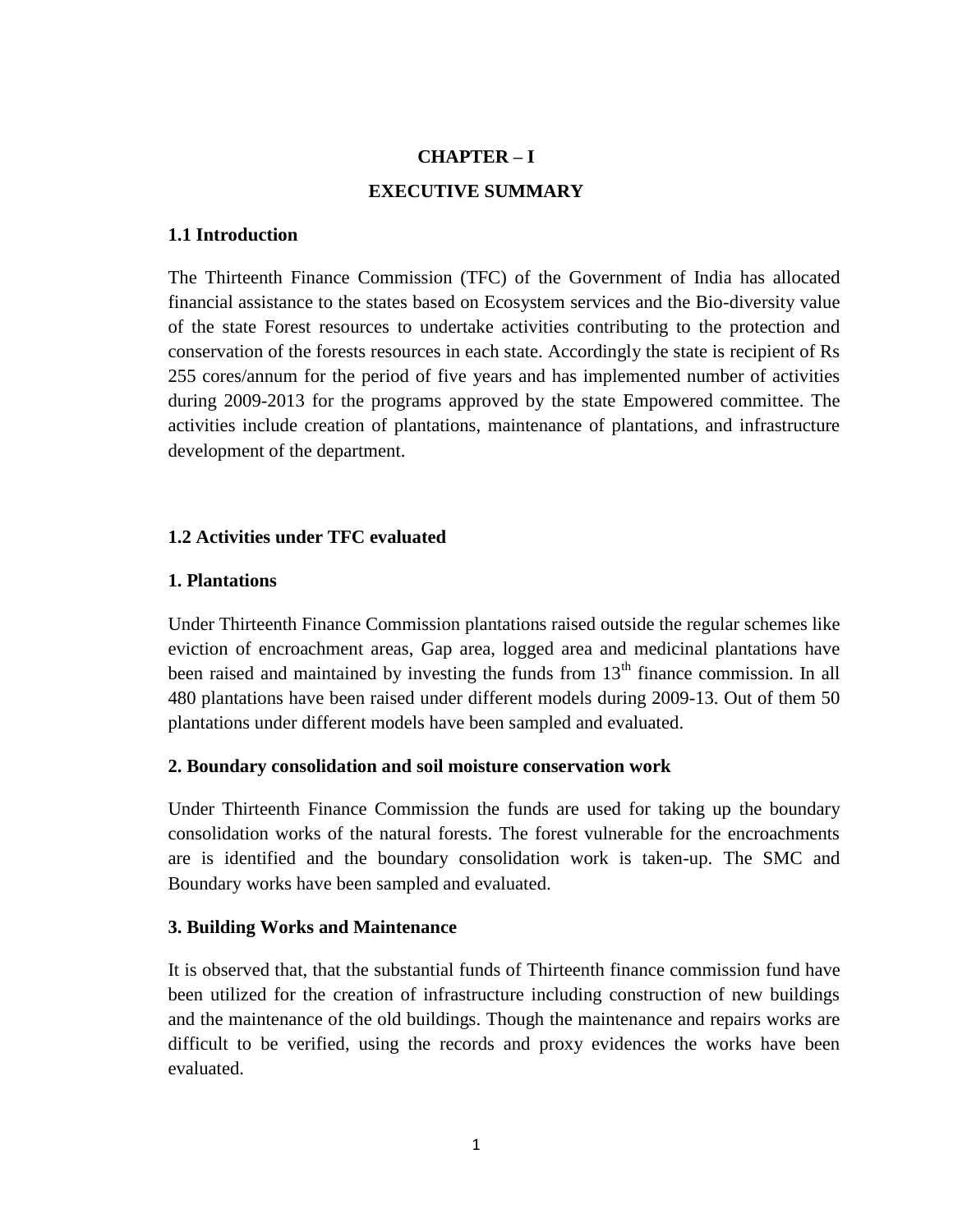### **4. Vehicles and Equipments**

It is also observed that, Thirteenth finance commission funds have been used for the vehicles purchases and equipments purchases.

### **5. Wildlife works**

The Thirteenth Finance Commission funds has been utilized for the protection of wild life by undertaking works like desilting of tanks, salt lick creation, soil and moisture conservation works, elephant depredation camps and similar habitat improvement works.

### **6. Nursery**

Thirteenth finance commission funds have been used substantially for the production of quality seedlings at nursery and research stations.

### **1.3 Plantation Evaluation Results**

Under TFC, many different models of plantations have been raised and maintained. For the purpose of differentiating the variations and success rates in the models, analysis has been done model wise and results are discussed separately.

### **1.3.1 Maintenance of Plantations (encroachment evicted/ Plant)**

The TFC plantations were evaluated in Belgaum, Gulbarga and Dharwad Circles and the findings are presented here.

### **Survival Rates**

The survival rate of the plantations maintained in different models has shown 72.25%. The mean height varied between 1.19-6.15 meter for different models of plantations. The mean Collar diameter also varied between 1.1-15 cm across divisions.

**Belgaum**: In Belgaum division two plantations were evaluated and found that the survival rate was 62 in a three year plantation and 80.6% in a second year plantation. The low survival in the third year plantation where Acacia and cashew are the major species is a major concern. Acacia and Cashew are very hardy species which can perform better under adverse conditions.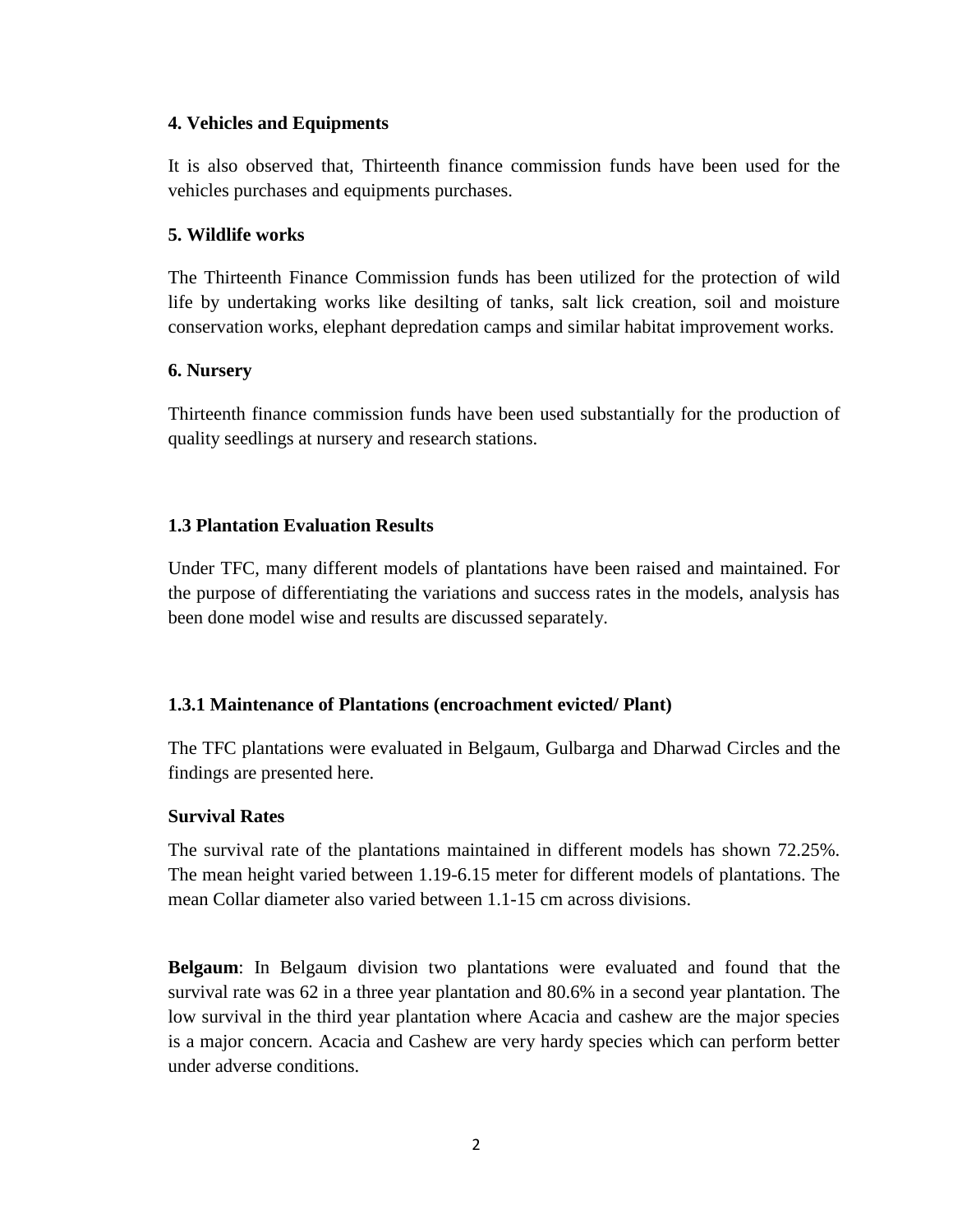**Gokak:** In Gokak the 2 ha plantation was not planted but only the SMC work was taken up.

**Gulbarga:** In Gulbarga division the plantation was done in the gap area with Pongamia and Glyricidia species. The survival rate was 68.88 after three years of plantation is quite reasonable.

**Bidar**: The plantation done in Encroachment evicted area in Bhimkoda was found to have 95% survival where the Glyricidia was the main species.

**Dharwad**: In Dharwad in 124 ha the teak plantation has been raised in the gap areas. The survival is 49% which is very low for the teak species in Dharwad climatic conditions. Teak should not have been planted in the gap areas where the species can't tolerate the shade.

**Bagalkot**: The species like Hardwickia and Thespesia have shown 77% survival in a second year plantation.

### **1.3.2 Circle wise ranking of plantations**

The plantations have been ranked based on the survival rates and the results are tabulated below.

| <b>Circle</b> | <b>Very Good</b> | Good | <b>Average</b> | <b>Failed</b> |
|---------------|------------------|------|----------------|---------------|
| Gulbarga      |                  |      |                |               |
| Dharwad       |                  |      |                |               |
| Belgaum       |                  |      |                |               |
| $\%$          | 12.5             | 37.5 | 37.5           | 12.5          |

### **1. Table showing the circle wise Ranking of plantation**

### **Fig.1 showing the circle wise Ranking of plantation**

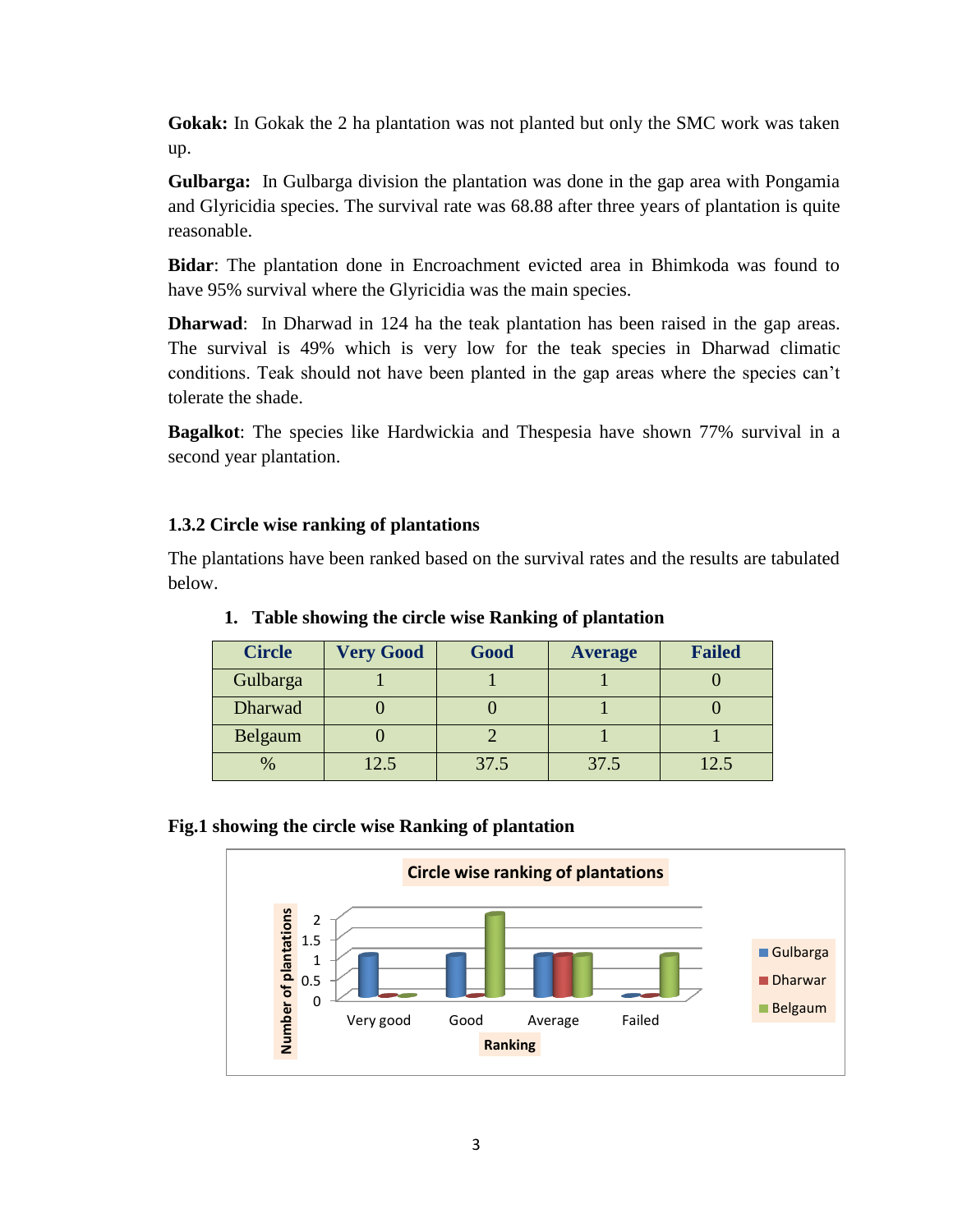**Gulbarga**: Gulbarga plantations were found better than Belgaum and Dharwad. The planting of Glyricidia has ensured higher success rate.

**Dharwad**: The plantation raised in Dharwad (sampled plantation) was found with 49% survival for teak species. The low survival rate for teak is due to shade effect in the gap plantation.

#### **1.3.3 Advance work and raising plantations**

The new plantations have been raised under the TFC in Belgaum, Dharwad and Gulbarga circles. The evaluation of these plantations for survival rate, mean height, mean collar diameter. After evaluation of the plantations the results are tabulated below.

| Year    | <b>Division</b> | <b>Extent</b> | <b>Location</b> | <b>Species</b>        | <b>Survival</b><br>rate | <b>Mean</b><br>height<br>(m) | <b>Mean</b><br>$(cm)$ |
|---------|-----------------|---------------|-----------------|-----------------------|-------------------------|------------------------------|-----------------------|
| 2011-12 | Belgaum         | 25            | Ambadgatti      | Acacia                | 95                      | 5.7                          | 7.1                   |
| 2011-12 | Belgaum         | 5.80          | Chinchanwadi    |                       |                         |                              |                       |
| 2011-12 | Belgaum         | 10            | Watra           | Embelica, Acacia      | 73                      | 4.5                          | $\overline{4}$        |
| 2011-12 | Gulbarga        | 20            | Guggalwadi      |                       |                         |                              |                       |
| 2012-13 | Belgaum         | 50            | Godalkundargi   | Cashew, Neem          | 90                      | 0.6                          | 0.74                  |
| 2012-13 | Belgaum         | 50            | Chapoli         | Bamboo, Terminalia    | 71                      | $\mathbf{1}$                 | 0.45                  |
| 2012-13 | <b>Bagalkot</b> | 25            | Gandal          | D sissoo, A latifolia | 85.39                   | $\overline{2}$               | .6                    |
| 2012-13 | <b>Bidar</b>    | 25            | <b>Ubdal</b>    | Advance work          |                         |                              |                       |

**The survival rate:** The survival rate varies between 73 to 85.91 in different divisions. The height was found varying from 0.6-4.5 meters. The Belgaum plantation was found to have the mean height of 4.5 meters which can be attributed to good rainfall.

**Belgaum division:** Belgaum division plantations have shown very high survival rate of 95 and 90% which is due to planting of Acacia, cashew and Neem which are locally well suited to soil and climatic conditions. In one plantation the survival is 71% where hardwood species has been planted along with bamboo.

**Bagalkot**: Bagalkot division has shown very good survival rate of 85.39% where *Dalbergia sissoo* has been planted up which is drought tolerant and highly adaptive.

**Bidar**: The advance work in Bidar was found to be as per the sanctioned estimate.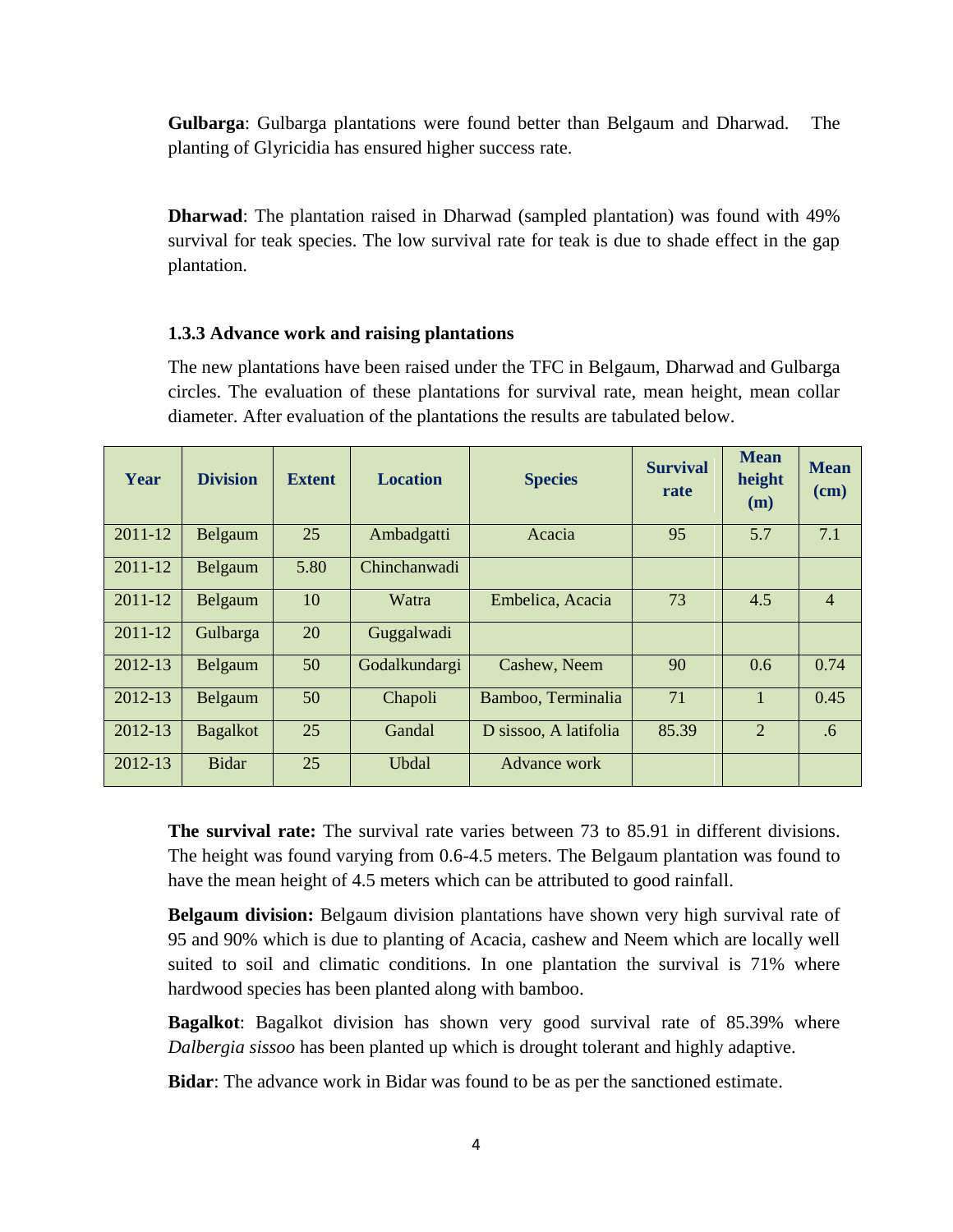### **Species wise survival in different divisions**

The species wise survival in different models has been represented circle wise for illustration.

In Dharwad circle *Pongamia pinnata* was shown 81.67% survival followed by *Melia dubia* with 77.50 survivals. The weighted average is 76.70%.

## **Species Divisions Mean Dharwad Gadag Haveri** *Pongamia pinnata*  $\vert$  75.00  $\vert$  80.00  $\vert$  90.00  $\vert$  **81.67** *Holoptelic integrefolia* 59.00 82.00 80.00 73.67 *Melia dubia* 1 70.00 85.00 77.50 77.50 *Tectona grandis* 70.00 90.00 70.00 **76.67** *Embelica officinalis* 60.00 72.00 90.00 **74.00 Mean 66.80 81.80 81.50 76.70 Sem± 2.7 (b/w species) AND 4.3 (b/w divisions) Cd@5% 18.5 (b/w species) AND 22.2 (b/w divisions)**

### **3. Table showing survival Rate of different species in Dharwad circle**



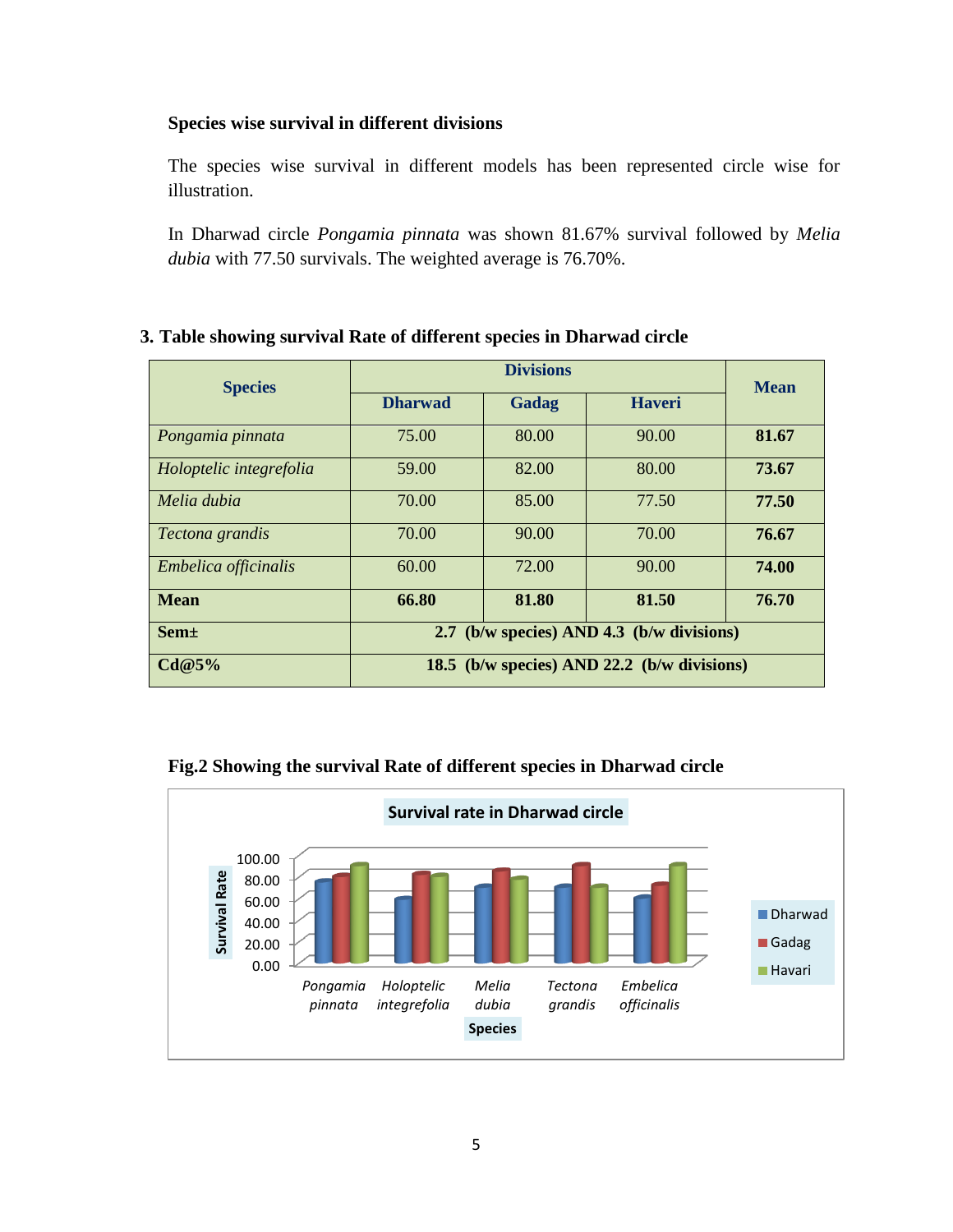| <b>Species</b>         |                                            | <b>Divisions</b> |              |        |             |  |  |
|------------------------|--------------------------------------------|------------------|--------------|--------|-------------|--|--|
|                        | <b>Gulbarga</b>                            | <b>Raichur</b>   | <b>Bidar</b> | Yadgir | <b>Mean</b> |  |  |
| Pongamia pinnata       | 85.00                                      | 85.00            | 74.00        | 85.00  | 82.25       |  |  |
| Glyricidia             | 80.00                                      | 85.00            | 80.00        | 82.00  | 81.75       |  |  |
| Cassia siamea          | 68.20                                      | 80.00            | 85.00        | 80.00  | 78.30       |  |  |
| Anacardium occidentale | 72.00                                      | 80.00            | 75.00        | 60.00  | 71.75       |  |  |
| Simarouba glauca       | 72.00                                      | 85.00            | 85.00        | 78.00  | 80.00       |  |  |
| <b>Mean</b>            | 75.44                                      | 83.00            | 79.80        | 77.00  | 78.81       |  |  |
| Sem±                   | 2.7 (b/w species) AND 3.18 (b/w divisions) |                  |              |        |             |  |  |
| <b>Cd@5%</b>           | 11 (b/w species) AND 11.9(b/w divisions)   |                  |              |        |             |  |  |

### **4. Table showing survival Rate of different species in Gulburga circle**

In Gulbarga circle the most common species planted are Glyricidia, Pongamia, *cassia siamea* and Simaruba. In few plantations *Hardwickia binata* and *Azadirachta indica* have also been planted. The species wise survival analysis was done through two ways ANOVA and the results are presented in the table above.

It is found that Pongamia was found to have highest survival rate of 82.25 % across divisions followed by Glyricidia with 81.7%. Simaruba was found to have the survival rate of 80%.

Overall mean survival was 78.81 for all the species across all division indicating good success of the plantations in the initial years.



**Fig. 3 showing the survival Rate of different species in Gulburga circle**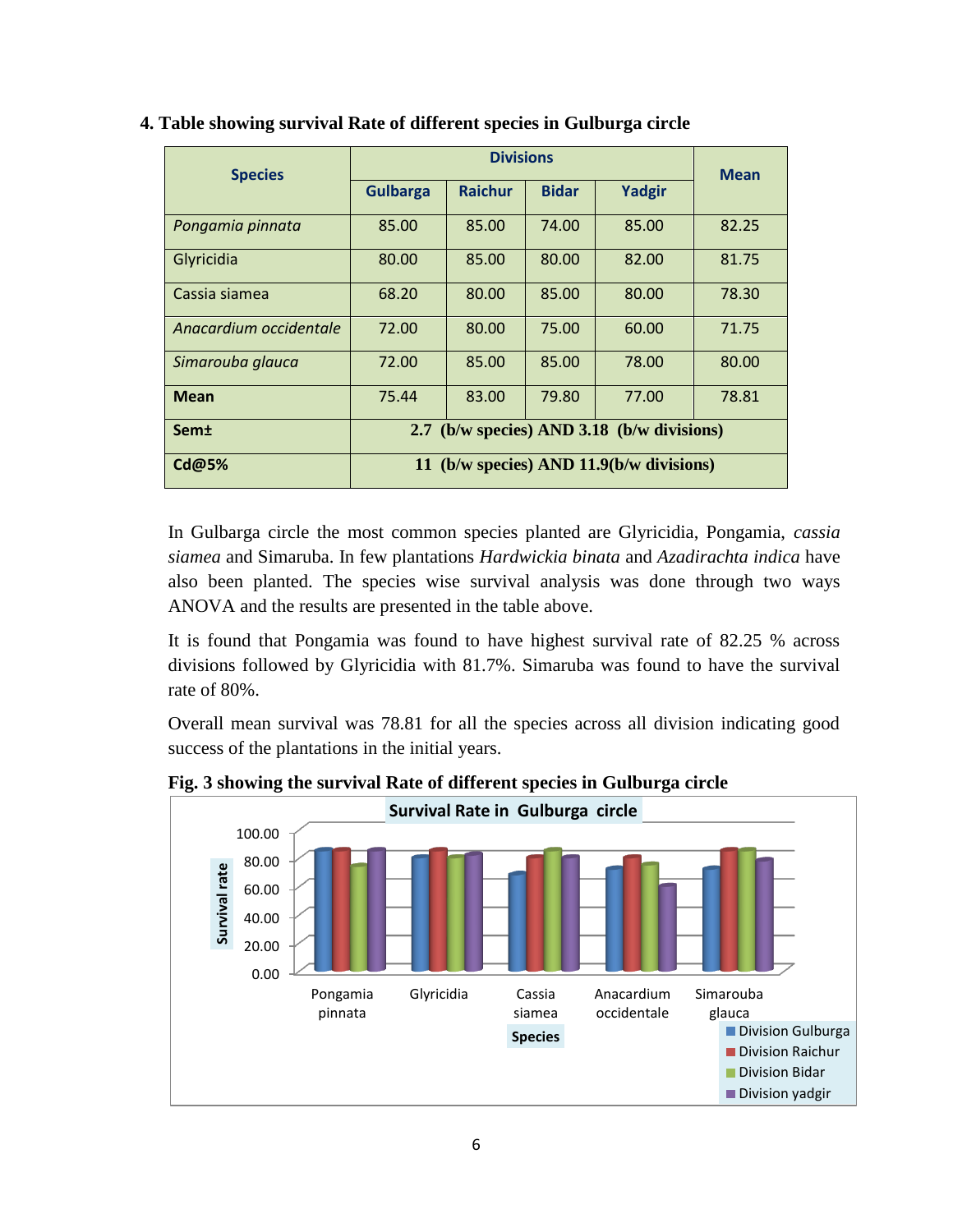| <b>Species</b>            |                                             | <b>Mean</b>  |                  |       |  |  |
|---------------------------|---------------------------------------------|--------------|------------------|-------|--|--|
|                           | <b>Belgaum</b>                              | <b>Gokak</b> | <b>Bagalkote</b> |       |  |  |
| Pongamia pinnata          | 72.00                                       | 80.00        | 80.00            | 77.33 |  |  |
| Holoptelic integrefolia   | 81.00                                       | 89.40        | 77.00            | 82.47 |  |  |
| Melia dubia               | 70.00                                       | 85.00        | 77.50            | 77.50 |  |  |
| Acacia auriculiformis     | 90.00                                       | 87.00        | 85.00            | 87.33 |  |  |
| Embelica officinalis      | 75.00                                       | 70.00        | 73.00            | 72.67 |  |  |
| Anacardium<br>occidentale | 90.00                                       | 70.00        | 70.00            | 76.67 |  |  |
| <b>Mean</b>               | 79.67                                       | 80.23        | 77.08            | 78.99 |  |  |
| Sem <sup>+</sup>          | 2.5 (b/w species) AND 4.30 (b/w divisions)  |              |                  |       |  |  |
| Cd@5%                     | 14.7 (b/w species) AND 17.7 (b/w divisions) |              |                  |       |  |  |

### **5. Table showing survival Rate of different species in Belgaum circle**

In Belgaum the most common species planted are Pongamia pinnata followed by *Holoptelic integrefolia* and Acacia auriculiformis. The other common species planted are *Cassia siamea, Anacardium occidentals and Azdirachta indica*. When the survival rates were analyzed through ANOVA it was found that Acacia auriculiformis had 87.33% survival followed by Holoptelic with 82.47%.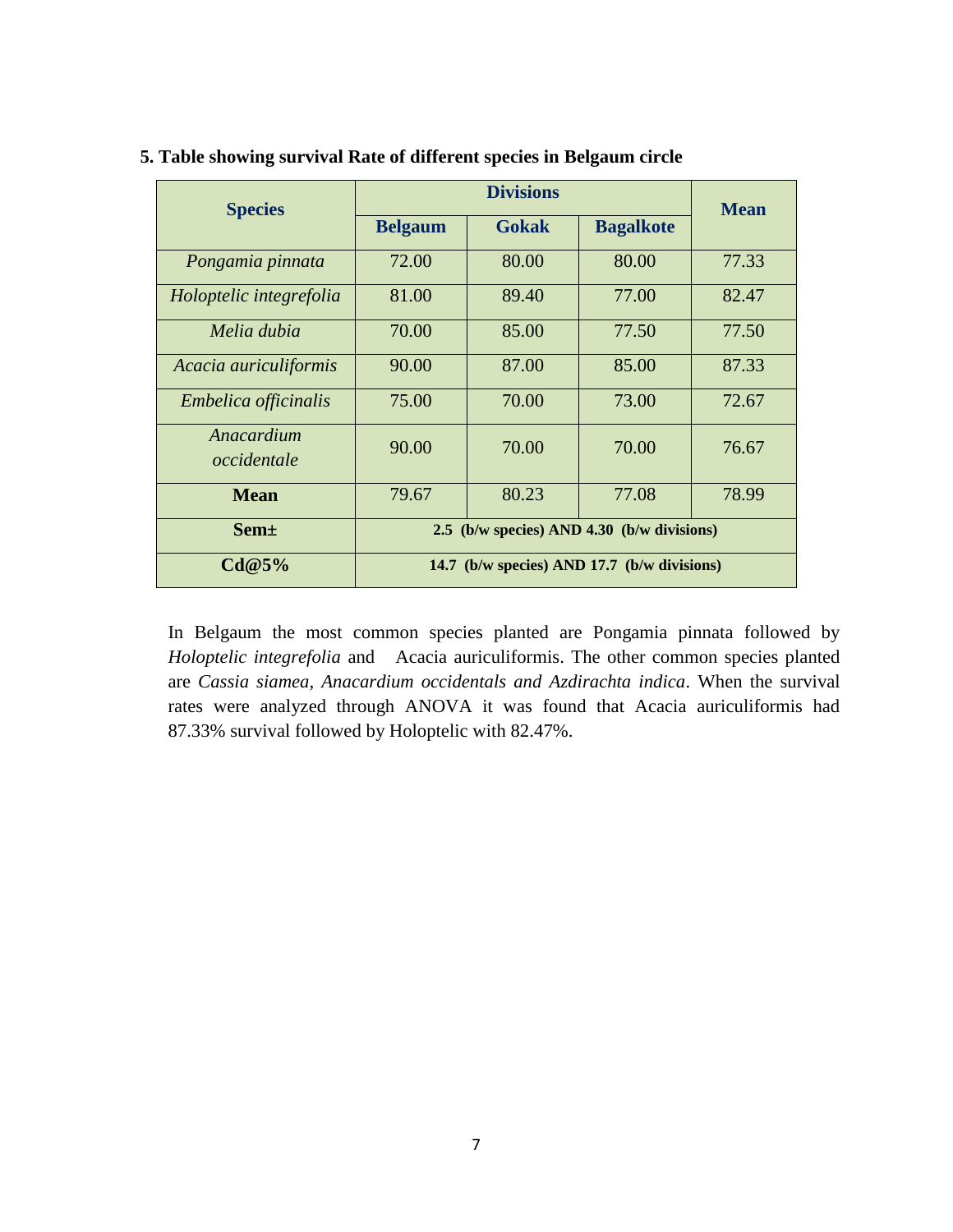

**Fig.4 showing the survival Rate of different species in Belgum circle**

### **Productivity projection**:

The productivity projection was attempted to assess the future potential growth of the plantations. The mean annual increment of the diameter was found to vary between species to species and division to division.

*Acacia auriculiformis*: The diameter increment was 3.3 cm/year in Belgaum and Yadgir. This indicates a possibility of trees attaining 30 cm diameter at the end of 10 years. The basal area of 7-10 m2/ha/ at 10 year rotation. The height increment is 1 meter per year. At the age of 10, the mean height would be varying between 7-8 meter. The expected biomass would be 70-80 cum/ha. This is the most conservative estimate. Using Acacia as an indicator species the mean productivity of slow growing species could be in the range of 5-6 cum/year.

*Holoptelic integrefolia*: This is a native species which has been taken as indicator species to project the productivity. The mean annual increment of the diameter is 3.3cm/year. The mean height is 0.8 cm/year. The volume production would be in the range of 5-8 cum/year.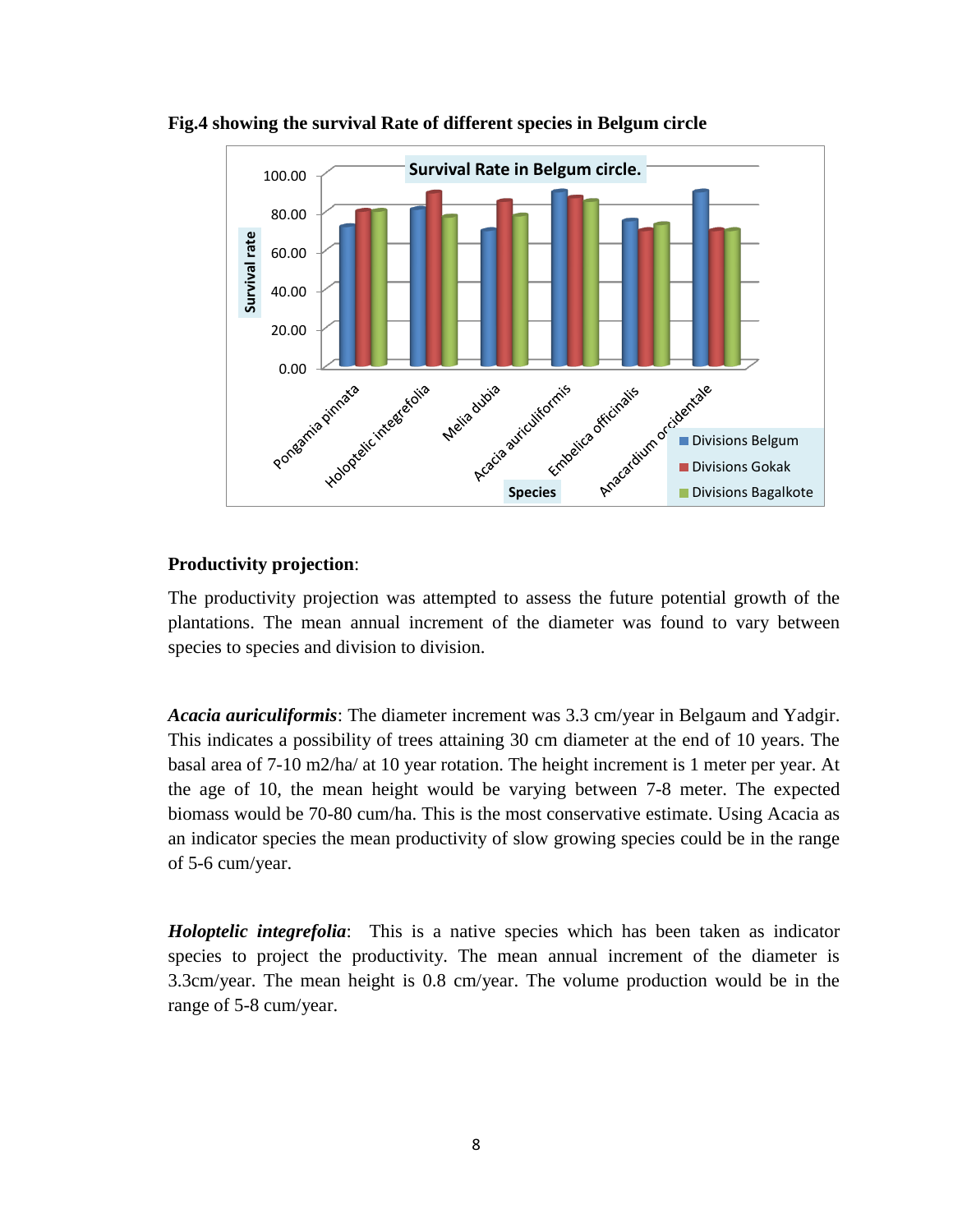#### **1.4 Building maintenance and repairs**

**Belgaum**: The Building maintenance at the cost of Rs 10.0 lakhs is very high. The repairs should not exceed 10% of the capital cost. The quality is good according to the evaluation officer. However he could not verify the documents.

**Yadgir:** In Yadgir the new office building has been done with good facilities like visitor's room, staff rooms and the store rooms. The quality is very satisfactory.

### **1.5 Wild life protection**

**Anti-poaching camps**: The anti-poaching camps in Gulbarga, Gadag, Haveri and Belgaum were found effective.

**Yadgir**: The need to have protection camps is to be justified in places like Yadgir and Bidar.

### **1.6 Equipments purchase**

Equipments supply like Tranquilizing guns and capital investment on nursery are very essential works. However the Tranquilizing gun has not been even used once indicate the lack of priority in using very limited funds available in the department.

### **1.7 Boundary consolidation work**

**Haveri**: In Haveri, the boundary consolidation works were inspected at one location and found that the work was as per the specification and effective.

**Dharwad**: In Dharwad division the boundary consolidation work was tested and found correct as per the specifications. In one location at Kalghatgi, 2.12 km CPT has been done which is very effective. In another location CPT has been done in 2 km length which is found to be effective.

**Raichur:** In Raichur the boundary consolidation work has been done in 2 km length and the CPT is found to be effective as reported by the evaluation staff.

**Bidar:** In Bidar division the Boundary consolidation work has been taken-up for a length of 2 km.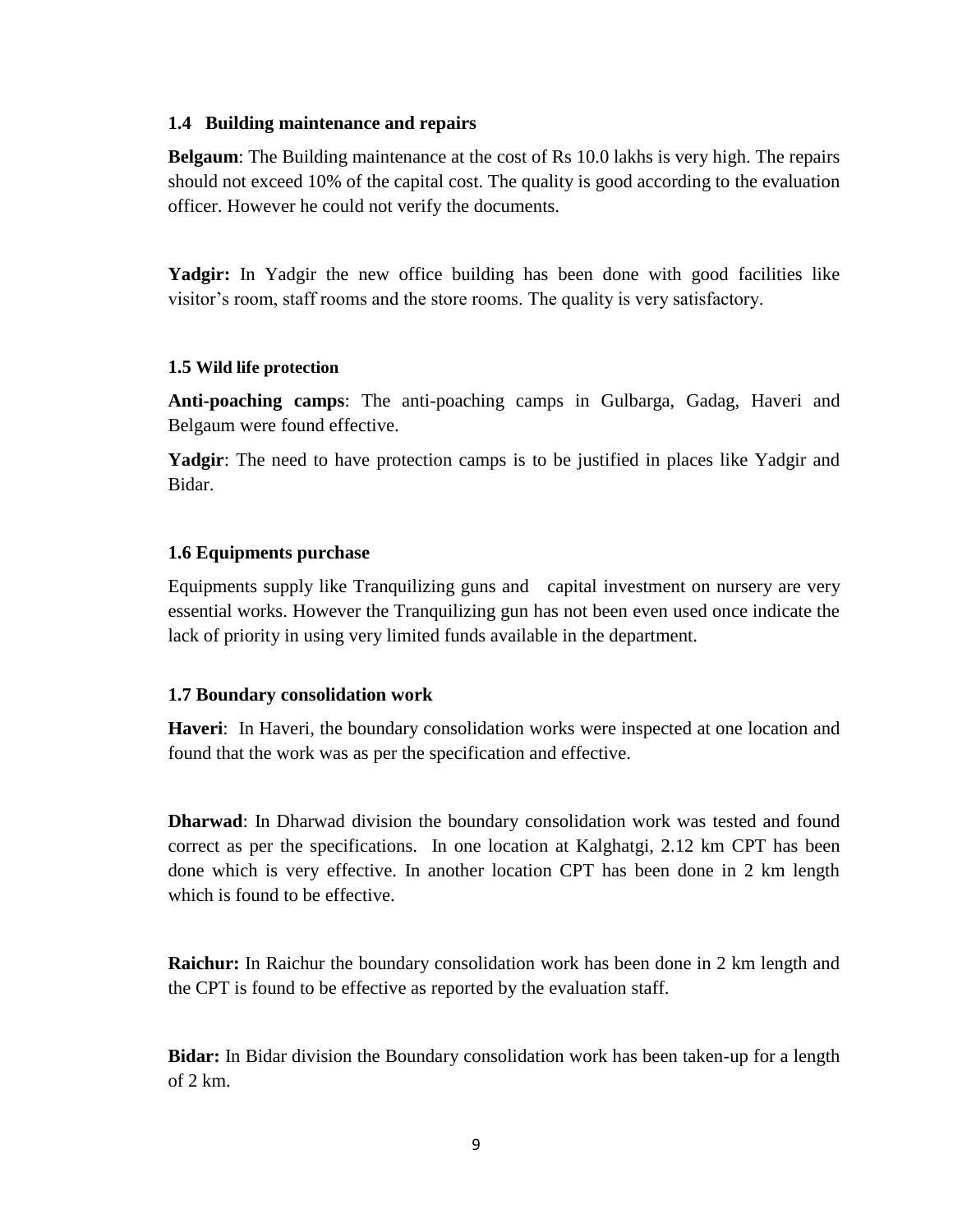### **1.8 Productivity Estimation**

The productivity of plantations by the  $10<sup>th</sup>$  year of the plantation age could vary from 5-6 m2/ Ha of basal area in drier areas and 8-10 m2/ ha in good rainfall areas. IN Gulbarga and Dharwad the productivity is low and may vary between 4-6 M2/ha at the 10 year age given the present growth rate and the soil conditions.

**1. Soil and moisture conservation works:** Under TFC soil and moisture conservation works were evaluated in different divisions. The works are effective in many divisions and were found essential to conserve the soil and moisture and to improve the site conditions.

**2. Survey and demarcation:** Survey and demarcation works have been verified for physical examination and results are discussed in main report.

**3. Building works and maintenance:** Building works and maintenance works have been assessed and discussed in the maintenance in main report.

**4. Wildlife works:** The works taken-up in the wildlife areas were evaluated and the results are discussed in the main report. The works in wildlife areas include Building maintenance, survey and demarcations and vehicles and equipments. The physical verifications have been done and quality has been assessed.

### **1.9 Impact Assessment of the Program Against Objectives**

The Thirteenth Finance Commission was implemented with an objective to improve the forest protection and conservation .Plantations maintenance work. Substantial amount has been invested in the plantation maintenance. The evaluation has shown that the plantations are showing good signs of survival and growth potential which would go a long way in achieving the objectives of the scheme.

- (1) **Increase in the green cover**: One of the main objectives of the TFC is to achieve the area under forests and to enhance the green cover. The raising of the plantations have contributed towards the increase in the green cover and the area under the forests.
- (2) **Bio-diversity value**: The species chosen in each plantation are limited to very few (less than 10) and therefore there is a limitation of the plantations in achieving the objectives.
- (3) **Productivity of the plantations**: The productivity has been assessed by measuring the growth parameters. The overall increment in the height is around 0.75 meter/annum and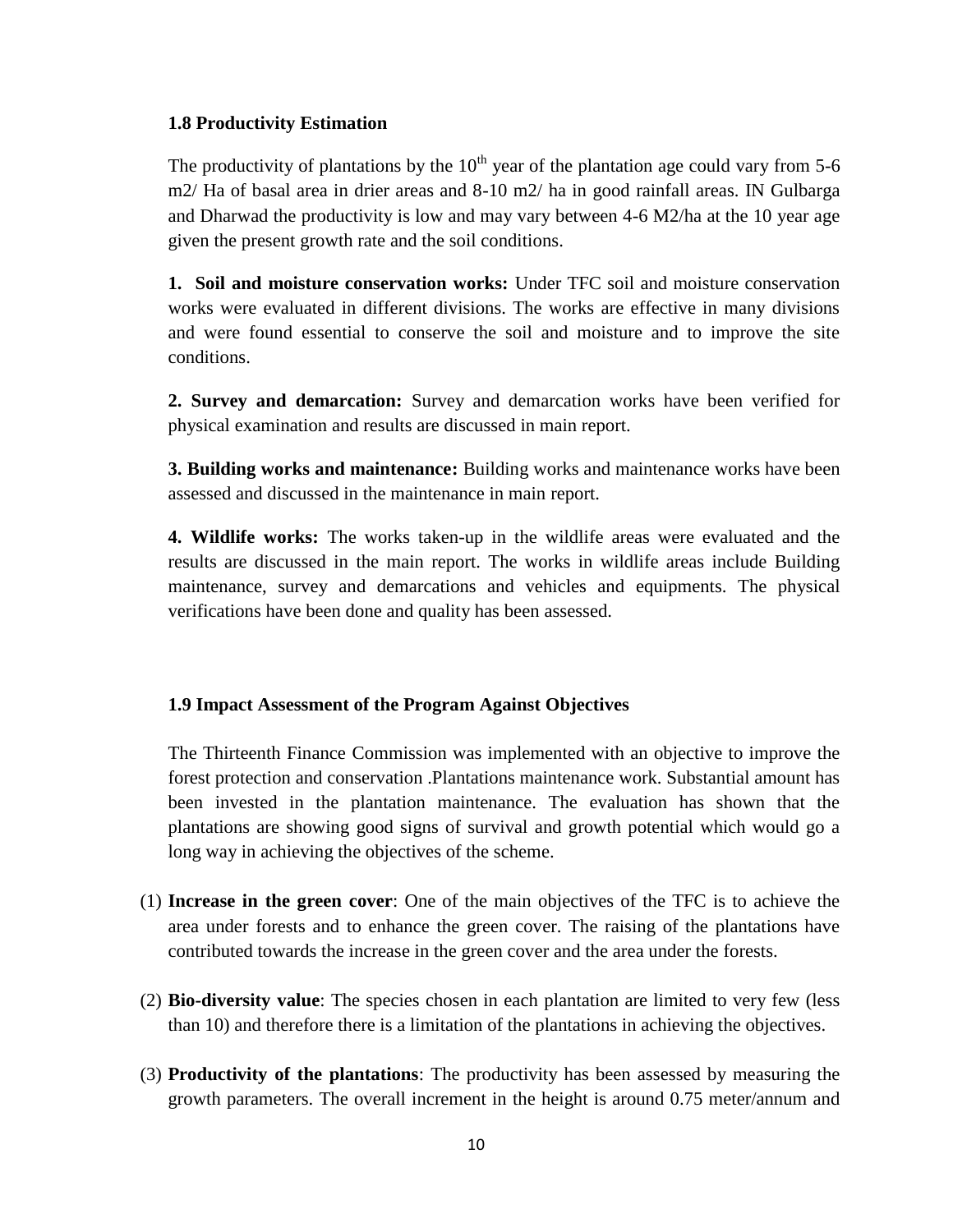the collar diameter is about 1 cm which is moderate as compared to the growth rates on better soils and high rainfall areas. The extrapolation of the growth parameter will give us approximately 8 cm diameter (DBH) and 6 meter height at the end of 8 years for the fast growing species. The mean basal area will be around 10 m2/ha/ at 10 year. And it may take 40 years to cover the canopy.

- (4) **Climate change mitigation**: The productivity of the plantation at the rate of 10 m2 /basal area with a mean height of 6 to 7 meter will give approximately 5 to 6 m3/year in the drier areas and 10 to 12 m3 /ha/year in high rainfall areas. This rate of productivity can sequester on an average 2 tons of carbon/ha/year.
- (5) **Employment generation**: The investment on compensatory plantation has generated (70% plantation cost is labour cost) employment in the rural areas. The 70% of cost of raising plantation goes for employment.
- (6) **Investment on non-plantation works**: More than 40% of the funds under this scheme has been done on the infrastructure like buildings, Roads, and equipments to strengthen the departmental capacity. This has been difficult to relate to the benefits.

### **1.10 Recommendations**

- 1) The TFC must allocate funds according to the formula suggested by the TFC based on the forest cover and ecological service of each Circle/division as the criteria. Why TFC invest on raising fresh plantation as its objective is to protect and safeguard the natural forests, wildlife and mitigation of degradation impacts and on the climate change aspects.
- 2) The plantation models like eviction of encroachment, gap areas, logged areas and the maintenance of older plantations (maintaining 8 year old eucalyptus plantation?) was like hair splitting. An investment guidelines based on the TFC must be drawn up before making allocation of funds.
- 3) 3, Investment on new fire line formation and fire protection was not verifiable. However, the internal monitoring for the annual works must be done as most of the operations may be either not required or redundant.
- 4) The choice of species may be rationalized based on the site requirement by focusing on the native species than Acacia auriculiformis.
- 5) The activities under TFC are too many resulting in very thin spread of investment which may not have desirable impact on the departmental programs. It should focus much on the compensatory plantations by spending 70% investment and rest on the natural forests management.
- 6) Expenditure on the building maintenance and vehicles should not be a major activity.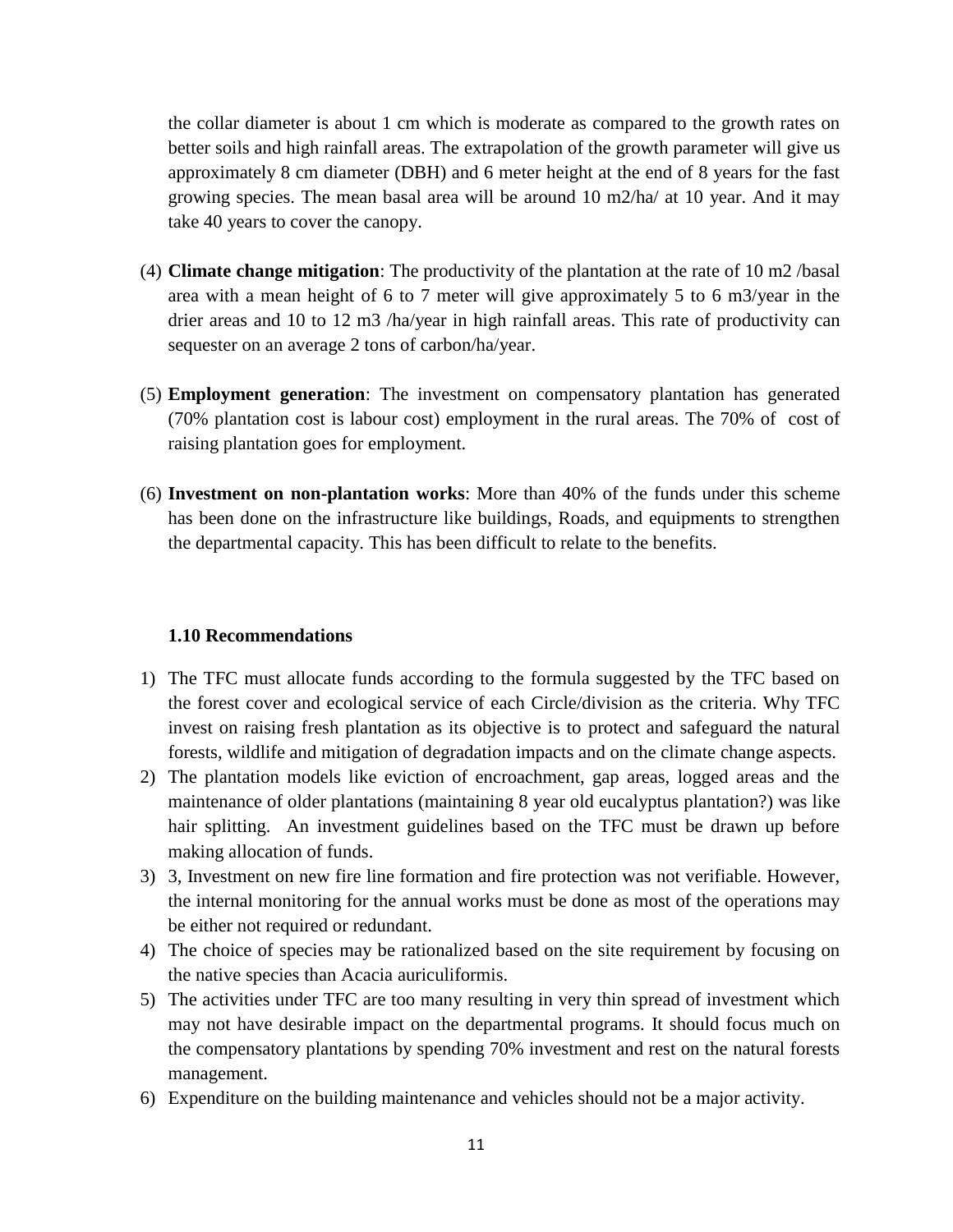- 7) The investment on the research and wildlife is inadequate needs to be balanced.
- 8) The natural forests, bio-diversity conservation, enrichment planting and research programs needs to be given priority.
- 9) **Plantation size**: Many compensatory plantations have been raised are very small in size (less than 5 ha). This may not be viable to maintain and protect. It is better to aggregate the smaller units into a viable size of at least 10 ha to raise plantations.
- 10) The plantation on degraded sites must be well defined as in many places well stocked areas have been planted up.
- 11) The site clearance for raising plantation was noticed in some areas which needs to be avoided.
- 12) **Choice of species**: The species choice was very mechanical and there was no effort to match the sites.
- 13) *Acacia auriculiformis* is planted as core species in many compensatory plantations in high rainfall areas which may be completely avoided. Native species mix is the best option.
- 14) The SMC works are done very unscientifically. A guideline may be necessary to design and structure the works by estimating the quantum of water that could be impounded is to be done. The contour maps are to be used to locate the structure. The planning processes to regulate the SMC works are necessary.
- 15) The protection measures were not effective in many places. It is essential to provide maintenance provisions for five years so that the purpose is well achieved.
- 16) The plantation care and maintenance needs to be done for minimum five years. The investment must be done to ensure success of the plantations.
- 17) TFC must set a very successful model of plantation through innovations and higher investment as there is no cap on the unit cost.
- 18) Three year assessment is too early to judge the success. There should be five years interval evaluation twice to make a meaningful evaluation.
- 19) The internal evaluation needs to be strengthened and the database must be established to monitor the changes.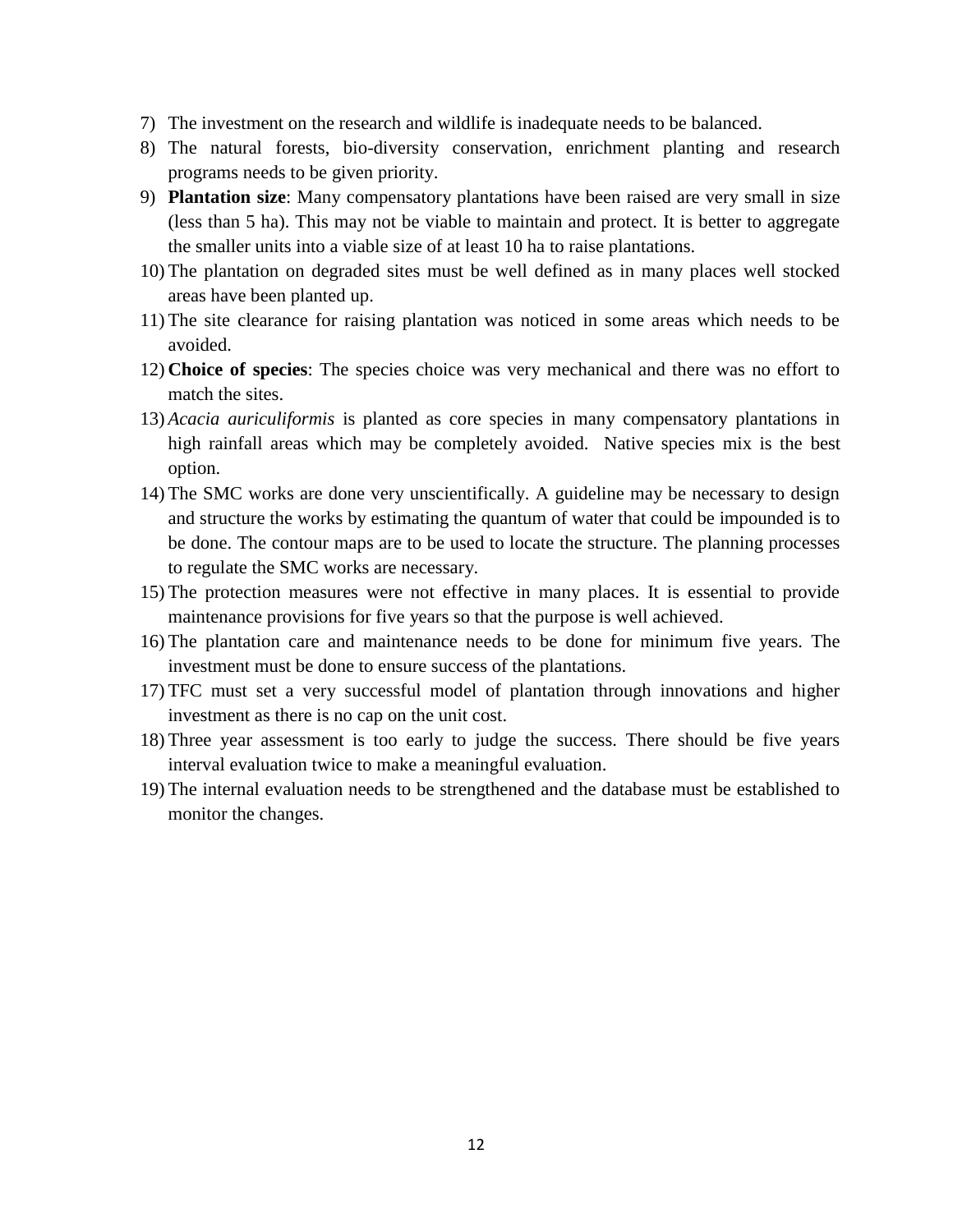## **CHAPTER – II INTRODUCTION**

The Thirteenth Finance Commission of the Government of India has allocated financial assistance to the states based on Ecosystem services and the Bio-diversity value of the state Forest resources to undertake activities contributing to the protection and conservation of the forests resources in each state. Accordingly the state is recipient of Rs 255 cores for the period of five years and has implemented number of activities during 2009-2013 for the programs approved by the state Empowered committee. The activities include creation of plantations, maintenance of plantations, and infrastructure development of the department.

### **2.1 Objective of the Program**

1. The funds are provided by the finance commission as an incentive to the states in recognition of the ecological services provided by the forests at the national and global level.

2. The funds are to be used as per the formula suggested to different divisions in accordance with the forest cover to take- up works related to conservation and protection

3. The infrastructure and development of the department to strengthen the capacity of department to address conservation issues

### **2.2 Funding:**

Funds are provided by the TFC for five years. The total outlay is Rs 225 cores per annum for the period of five years.

### **2.3 Models of works in the program**

### **Plantations**:

Under the  $13<sup>th</sup>$  Finance commission plantations raised outside the regular schemes like eviction of encroachment areas, Gap area, logged area and medicinal plantations have been rising and maintained by investing the funds from  $13<sup>th</sup>$  finance commission.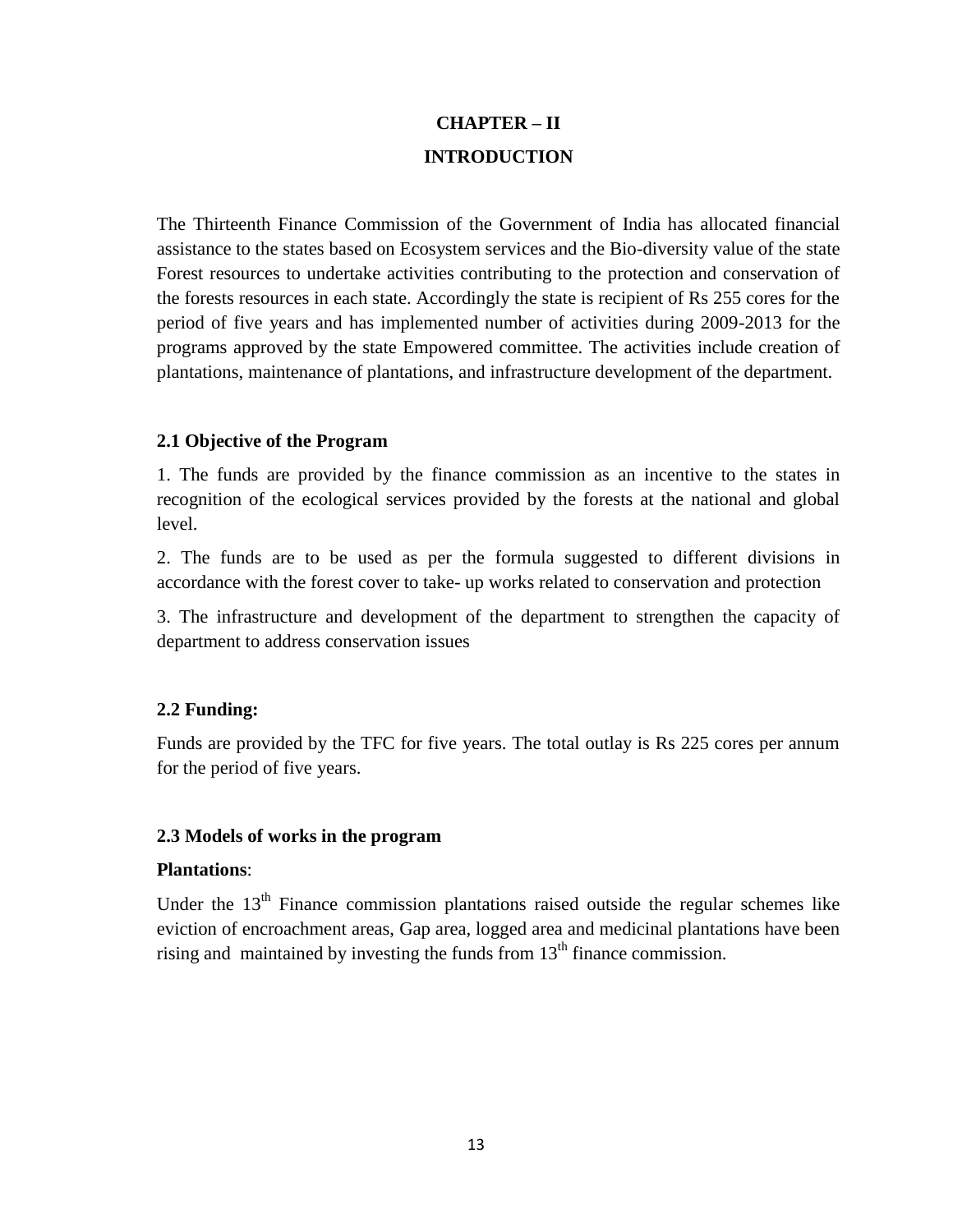### **Boundary consolidation and soil moisture conservation work:**

Under Thirteenth Finance Commission the funds are used for taking up the boundary consolidation works of the natural forests. The forest vulnerable for the encroachments are is identified and the boundary consolidation work is taken-up.

### **Building works and maintenance**

It is noticed that the substantial funds of Thirteenth finance commission fund has been utilized for the creation of infrastructure including construction of new buildings and the maintenance of the old buildings.

### **Vehicles and Equipments**

It is also observed that, Thirteenth finance commission funds have been used for the vehicles purchases and equipments purchases.

### **Wildlife works**

The Thirteenth Finance Commission funds has been utilized for the protection of wild life by undertaking works like desilting of tanks, salt lick creation, soil and moisture conservation works, elephant depredation camps and similar habitat improvement works.

### **Nursery**

Thirteenth finance commission funds have been used substantially for the production of quality seedlings at nursery and research stations.

### **2.4 Evaluation Objectives of Thirteenth Finance Commission**

The Thirteenth Finance Commission work has been awarded for the evaluation work in two units of the State. Each unit is composed of group of circles comprising of 11 divisions in each Unit. The following objectives have been listed as the Terms of Reference.

### **A) Physical verification**

 $\triangleright$  To measure the extent to which the works were carried out for each of the schemes.

### **B) Impact assessment**

 $\triangleright$  To measure the efficiency and effectiveness of the schemes

### **C) Gaps in implementations**

 $\triangleright$  To identify the key issues and gaps in implementation and recommendations which could improve the quality of implementations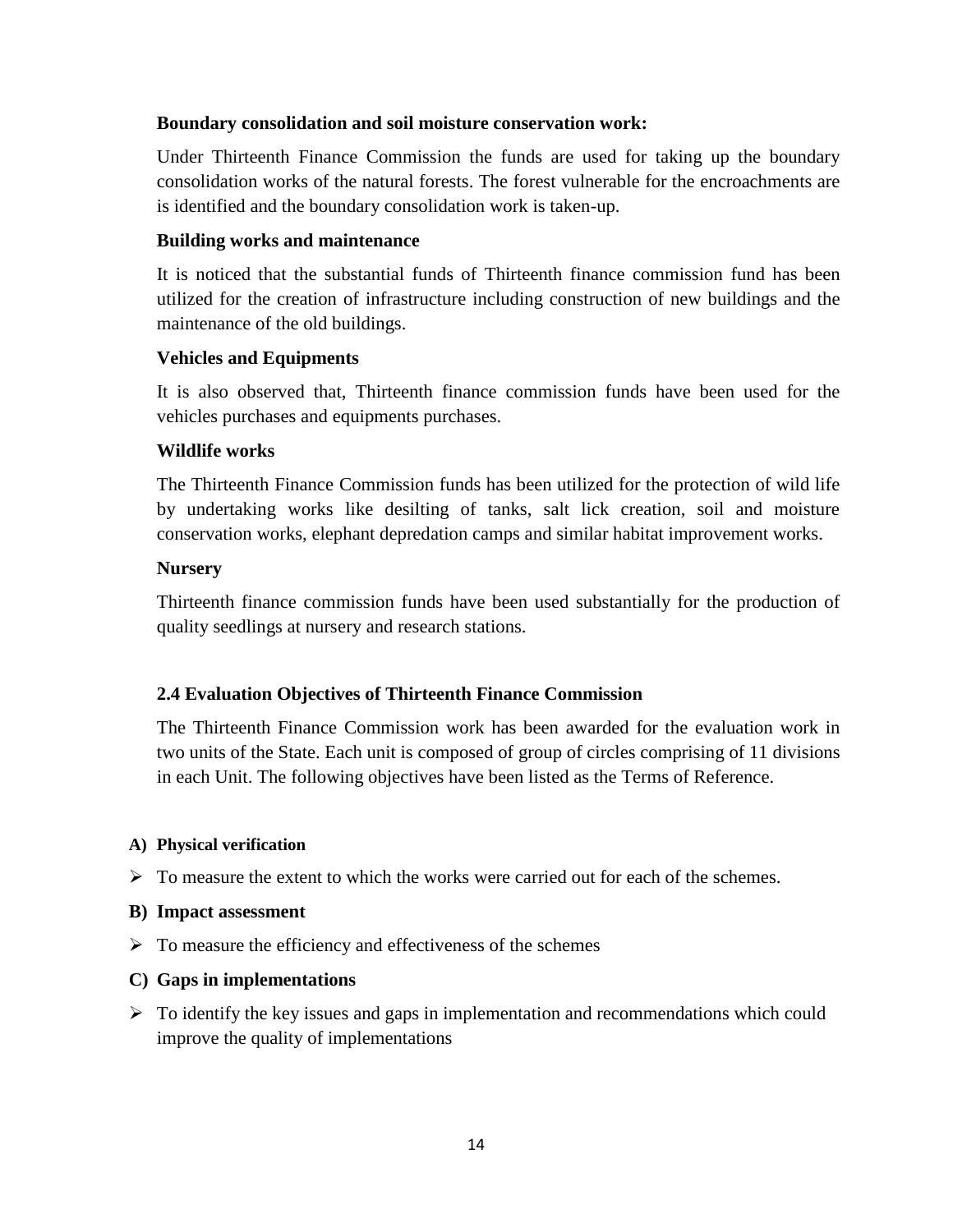# **CHAPTER – III SAMPLE WORK**

The data was grouped into activities like plantation, Fire protection, Building maintenance, Survey and Demarcation, Equipments and vehicles, SMC. In each year the data was sorted out into divisions. Using probabilistic sampling method 10% sampling was done. It was further ensured to cover at least one activity in each Range.

| Sl.                     | <b>Activities</b>                                                |                |                | <b>Total activities</b> |              |                | <b>Samples selected</b> |                |                         |
|-------------------------|------------------------------------------------------------------|----------------|----------------|-------------------------|--------------|----------------|-------------------------|----------------|-------------------------|
| No.                     |                                                                  | $10 - 11$      | $11 - 12$      | $12 - 13$               | <b>Total</b> | $10 - 11$      | $11 - 12$               | $12 - 13$      | <b>Total</b>            |
| $\mathbf{1}$            | <b>Plantations</b>                                               | 34             | 88             | 64                      | 186          | $\overline{4}$ | 11                      | $\overline{7}$ | 22                      |
| $\overline{2}$          | <b>Building</b><br><b>Construction and</b><br><b>Maintenance</b> | 20             | 26             | 12                      | 58           | $\overline{2}$ | 3                       | $\mathbf{1}$   | 6                       |
| 3                       | <b>Survey and</b><br><b>Demarcation</b>                          | 21             | $\overline{7}$ | 55                      | 83           | $\overline{2}$ | $\mathbf{1}$            | 6              | 9                       |
| $\overline{\mathbf{4}}$ | <b>Vehicles and</b><br><b>Equipments</b>                         | $\overline{0}$ | 5              | 24                      | 29           | $\overline{0}$ | $\mathbf{1}$            | 3              | $\overline{\mathbf{4}}$ |
| 5                       | <b>Nursery</b>                                                   | $\overline{4}$ | $\overline{0}$ | $\mathbf{1}$            | 5            | $\mathbf{1}$   | $\overline{0}$          | $\mathbf{1}$   | $\overline{2}$          |
| 6                       | <b>Wild life</b><br>protection                                   | 17             | 20             | 29                      | 66           | $\overline{2}$ | $\overline{2}$          | 3              | $\overline{7}$          |
|                         | <b>Total</b>                                                     | 96             | 146            | 185                     | 427          | 11             | 18                      | 21             | 50                      |

**6. Table showing the number of samples selected for evaluation under Thirteenth Finance commission (TFC) unit 3**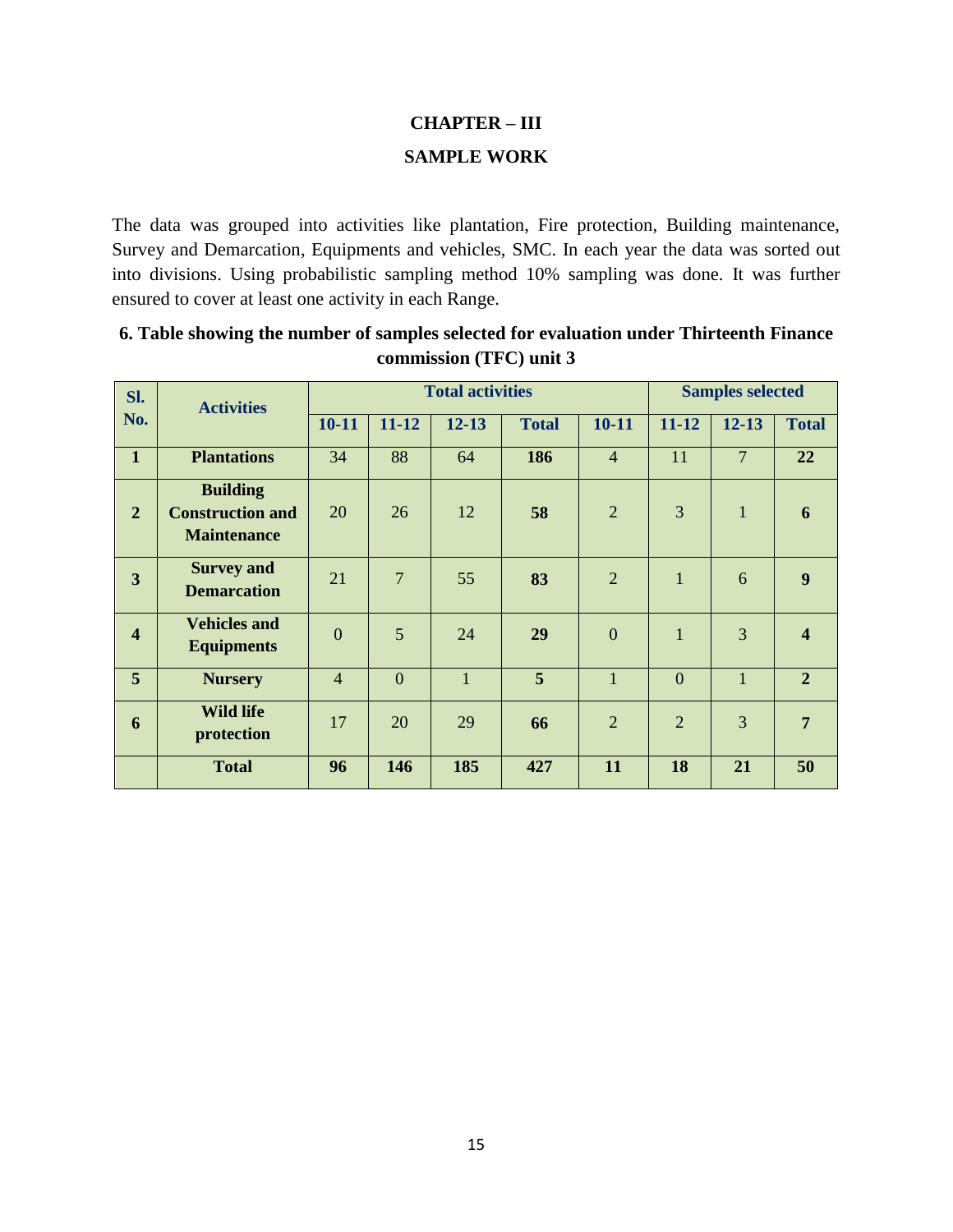



**Fig.6 showing the numbers of Samples selected for evaluation in Thirteenth Finance commission (TFC) Unit I**

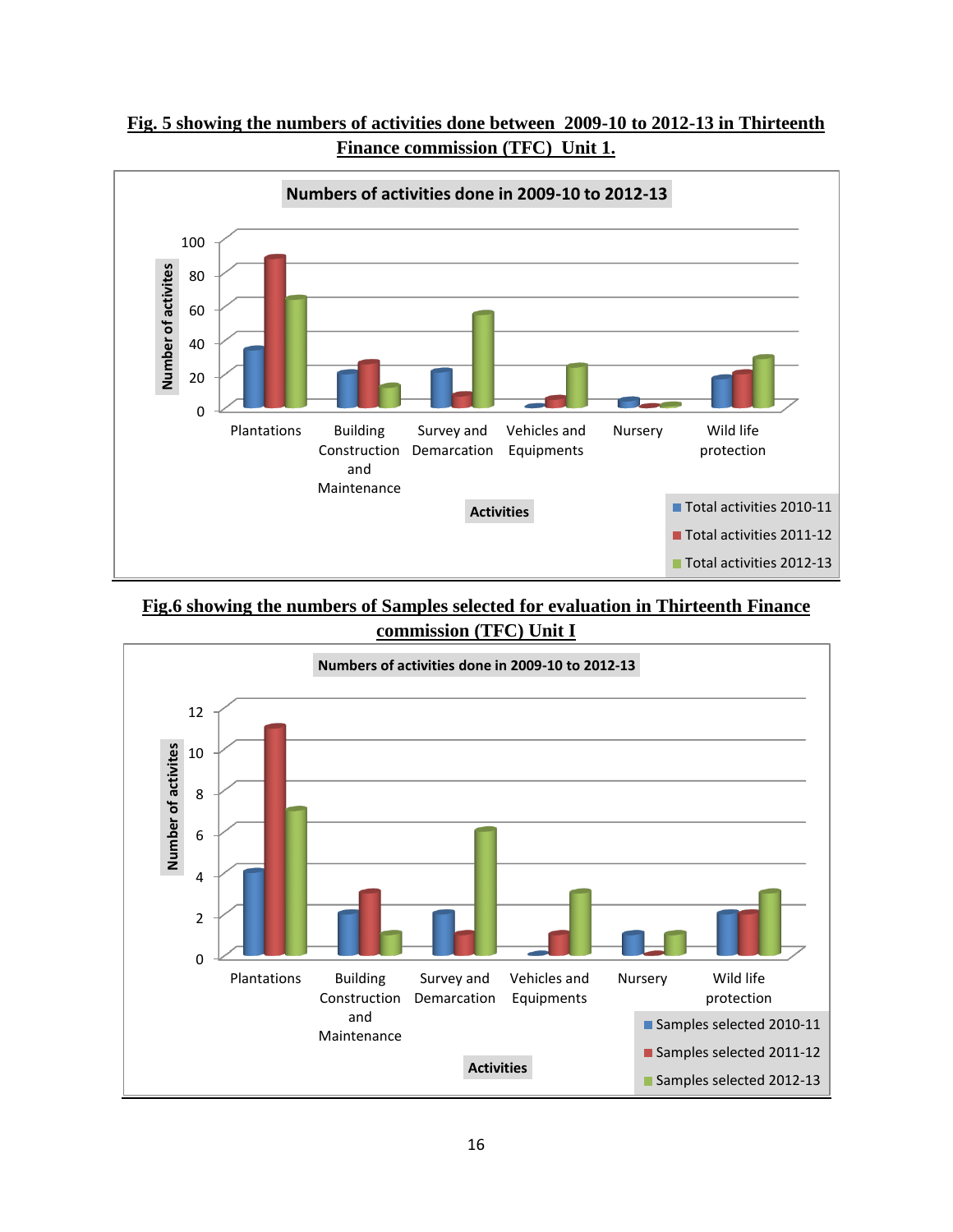### **CHAPTER – IV**

#### **MATERIAL AND METHODS**

The present work was carried out to evaluate the forestry work done under Thirteenth Finance commission (TFC), during the year 2009-10 to 2012-13 in unit - I. Details of material used and methodology followed and observations recorded during the course of investigation are detailed here under.

#### **4.1 Evaluation methods and techniques**

#### **4.1.1 Plantations**

Evaluation method: as per the terms of reference, 10 % of total numbers of plantations were randomly selected from each division and in each year. The selected samples were later evaluated with 2% intensity. For every 5 ha of plantation one sample plot of 0.1 ha was randomly selected using GPS to measure parameters like height survival rate, collar diameter and vigor of the plantations. The general observations were also selected with respect to biodiversity, soil moister conservation work.

#### **Procurer to select plots in plantations**

The plantations were divided in to 5 ha gird on the map. Depending on the size of the plantation the number of sample plots was selected as follows.

- $(1)$   $\leq$  5 Ha one sample plot
- (2) <10 Ha two sample plot
- (3) <15 Ha three sample plot
- $(4)$   $<$  20 Ha four sample plot
- $(5)$   $>20$  Ha one sample plot for every 5 Ha
- (6) Sample plot size 1000 m<sup>2</sup> (31.62 m × 31.62 m)
- (7) GPS point: please record the GPS point.

**Selecting 0.1 ha in 5 ha gird**: In a 5 ha gird the plots are divided into 7\*7 rows and columns .as shown in fig below. Further the procedure to select plots for deferent size plantation is given well in advance as shown in below.

|            |  |  | n | − |
|------------|--|--|---|---|
|            |  |  |   |   |
| $\sqrt{2}$ |  |  |   |   |
|            |  |  |   |   |
|            |  |  |   |   |
|            |  |  |   |   |
|            |  |  |   |   |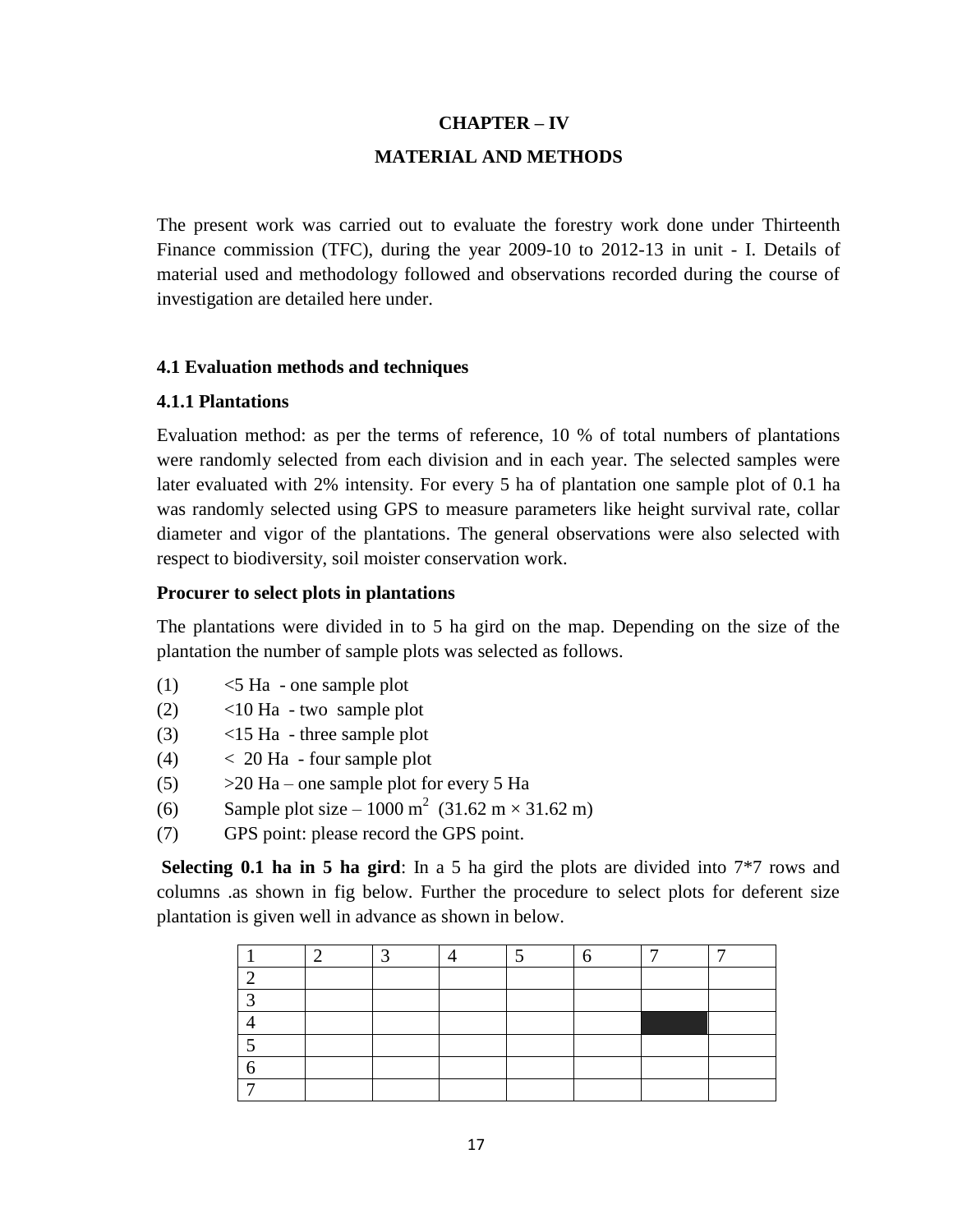| $1) 5$ ha  | $-4^{\text{th}}$ row   | $6th$ Colum - (1 sample plot)              |
|------------|------------------------|--------------------------------------------|
| $2)$ 10 ha | $-3^{\text{rd}}$ row   | $7th$ Colum – (I and 2 sample plot)        |
| 3) 15ha    | $-2^{\text{nd}}$ row   | $2nd$ Colum (1, 2 and 3 sample plot)       |
| $4) 20$ ha | $-5^{\text{th}}$ row   | $4th$ Colum (1, 2, 3 and 4 sample plot)    |
| $5)$ 25 ha | $-1$ <sup>st</sup> row | $6th$ Colum (1, 2, 3, 4 and 5 sample plot) |
| $6)$ 30 ha | 6 <sup>th</sup> row    | $3rd$ Colum (1, 2, 4, 5 and 6 sample plot) |

Regarding virtual demarcation of sub plots of 0.1 Ha, one need not physically divide the subplots on the ground. For example  $4^{th}$ row  $6^{th}$  Colum means we take 31  $\times$  4 meters (124 meters) from the corner main plot to the point on  $4<sup>th</sup>$  row and then from the marked point, measure  $6\times31$  meters to reach the  $6<sup>th</sup>$  Colum (horizontally). Follow same procedure for all other rows and columns.

#### **Measurements**

#### **a) Survival counts**:

The total number of plants planted in the sample plot of 0.1 ha was manually counted by counting the pits/trenches. Later the plants surviving were counted to calculate the survival  $\%$ .

#### **b) Height:**

In each sample plot height was measured for 2% of the total plants using the calibrated pole or the tape.

#### **c) Collar diameter**:

The collar diameter was measured for those plants which were measured for the height in cm. (girth was measured and converted to diameter).

#### **d) Counting the natural plants in the area :**

The plants that were found naturally were counted for the purpose of bio-diversity.

#### **4.2 Fire protection**

Fire line Formations was physically checked and Fire Protection work is difficult to verify. But using proxy methods like alter Fire protections were effective or not.

#### **4.3 Boundary consolidation**

The GPS was used to record the perimeter. Randomly the measurements can be recorded. The quality of the work regarding the effectiveness may be recorded as Good. Satisfactory, Poor with any other field observations.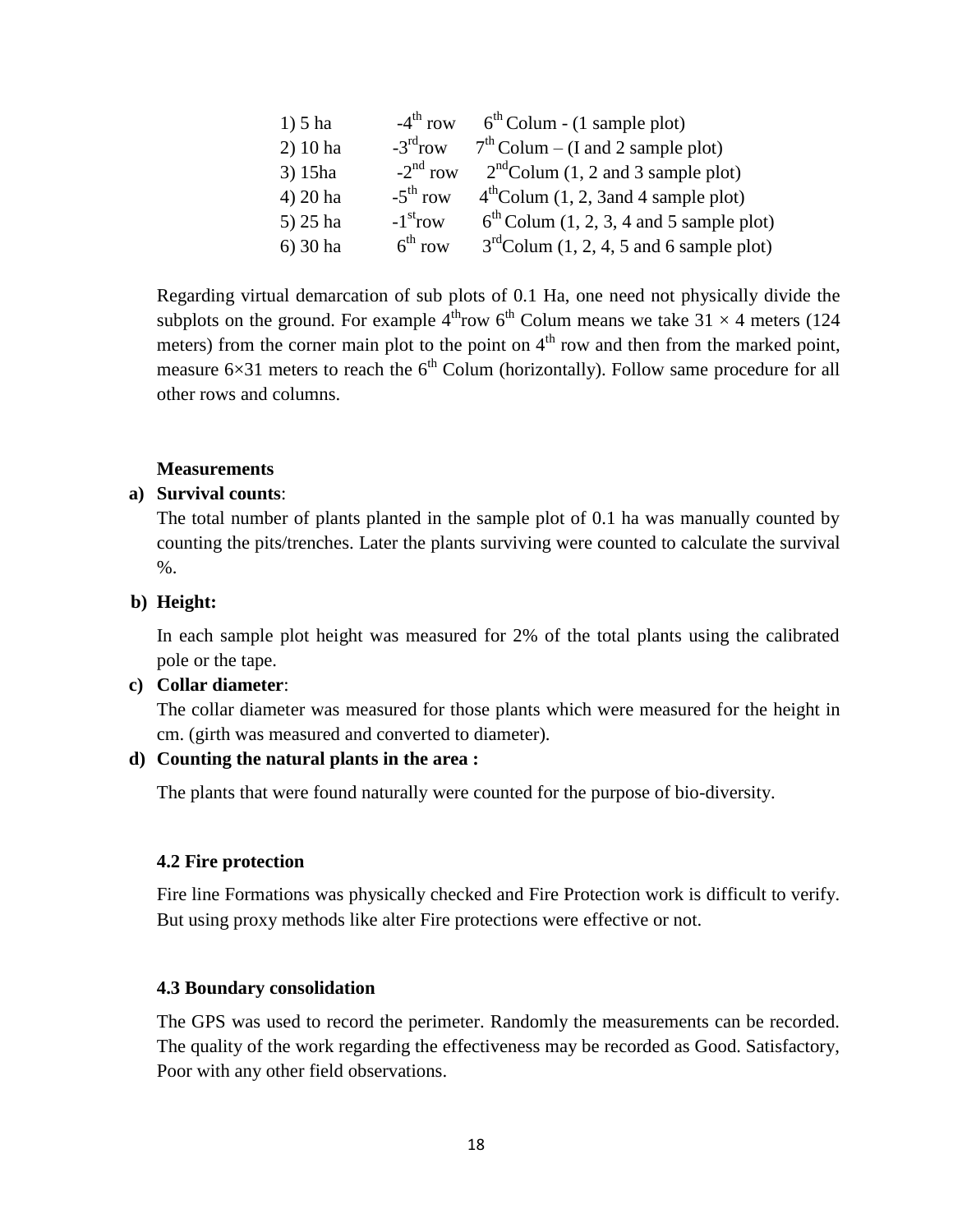### **4.4 Vehicles and Equipments**

Vehicles and equipments verified through frequency of use, checking the stock book, brand/company, Check log book.

### **4.5 Wildlife works**

The quality of the work for its effective use or abandoned and its impact on the objective was recorded. Verification of the wildlife crimes caught by the camp personnel in the corresponding year, Increase or decrease in the crimes in the corresponding year was recorded and Salt licks are difficult to verify but use proxy indicators if any like pits or animal sighting records if available as they are maintained in the parks.

### **4.6 Building works and maintenance**

The quality and usefulness was the criteria to judge the work of building maintenance and for the roads physical quantity like length, width and depth at random places was measured.

### **4.7 SMC works.**

Soil and moisture conservation works are physically verified and later assessed for the quality of the work. The impacts are assessed through vis.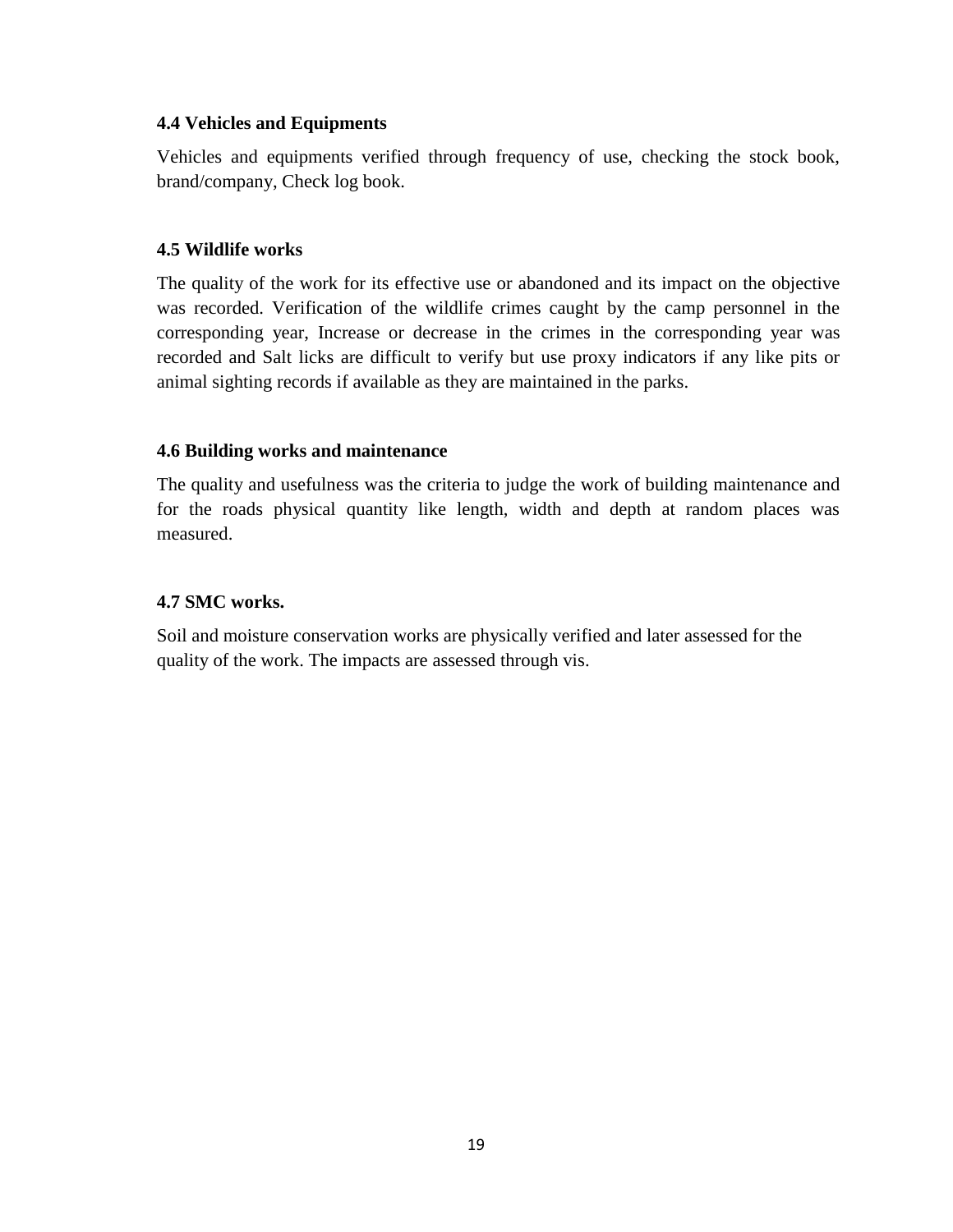### **CHAPTER - V**

#### **ANALYSIS AND EVALUATION RESULTS**

Under the 13<sup>th</sup> Finance Commission many assets creation and protection works have been taken up in the department in different divisions to meet the objectives of forests conservation and development. The works included plantation raising, maintenance of older plantations and protection works. The evaluation of these works and their resulted are presented under different tables below.

### **5.1 Maintenance of plantations (Encroachment Evicted areas/gap plantation/logged area)**

Under 13<sup>th</sup> Finance commission maintenance of plantation raised under different schemes in previous years was one of the important activity on which substantial amount of funds has been invested. The works taken-up under this scheme in Belgaum, Gulbarga and Dharwad circles were evaluated and the results are presented here.

| Year    | <b>Division</b> | <b>Extent</b><br>(Ha) | <b>Location</b>    | <b>Species</b>      | <b>Survival</b><br>Rate | <b>Mean</b><br>height $(m)$ | <b>Mean</b><br>$CD$ (cm) |
|---------|-----------------|-----------------------|--------------------|---------------------|-------------------------|-----------------------------|--------------------------|
| 2010-11 | Belgaum         | 5                     | Watra FS 13        | Cashew,<br>Acacia   | 62                      | 4.5                         | 4.5                      |
| 2010-11 | Gokak           | $\overline{2}$        | Yogikolla          | Agave               | $\overline{0}$          | $\overline{0}$              | $\overline{0}$           |
| 2010-11 | Gulbarga        | 25                    | Chincholi          | Pongamia,<br>Acacia | 68.88                   | 1.2                         | 1.1                      |
| 2010-11 | Belgaum         | 15                    | Golihalli          | Acacia              | 80.6                    | 5.3                         | 1.85                     |
| 2011-12 | Yadgir          | 25                    | Wadanahalli        |                     |                         |                             |                          |
| 2011-12 | <b>Bidar</b>    | 30                    | <b>Bhimalkheda</b> | Glyricidia          | 95                      | 1.5                         | 1.34                     |
| 2011-12 | <b>Dharwad</b>  | 124                   | Kalkeri            | Teak                | 49.6                    | 6.15                        | 15                       |
| 2011-12 | <b>Bagalkot</b> | 20                    | Gulabal            | Thespesi,<br>Anjan  | 77.27                   | 1.19                        | 2.5                      |

### **6. Table showing the survival rate, mean height and mean collar diameter of the plantations in different divisions**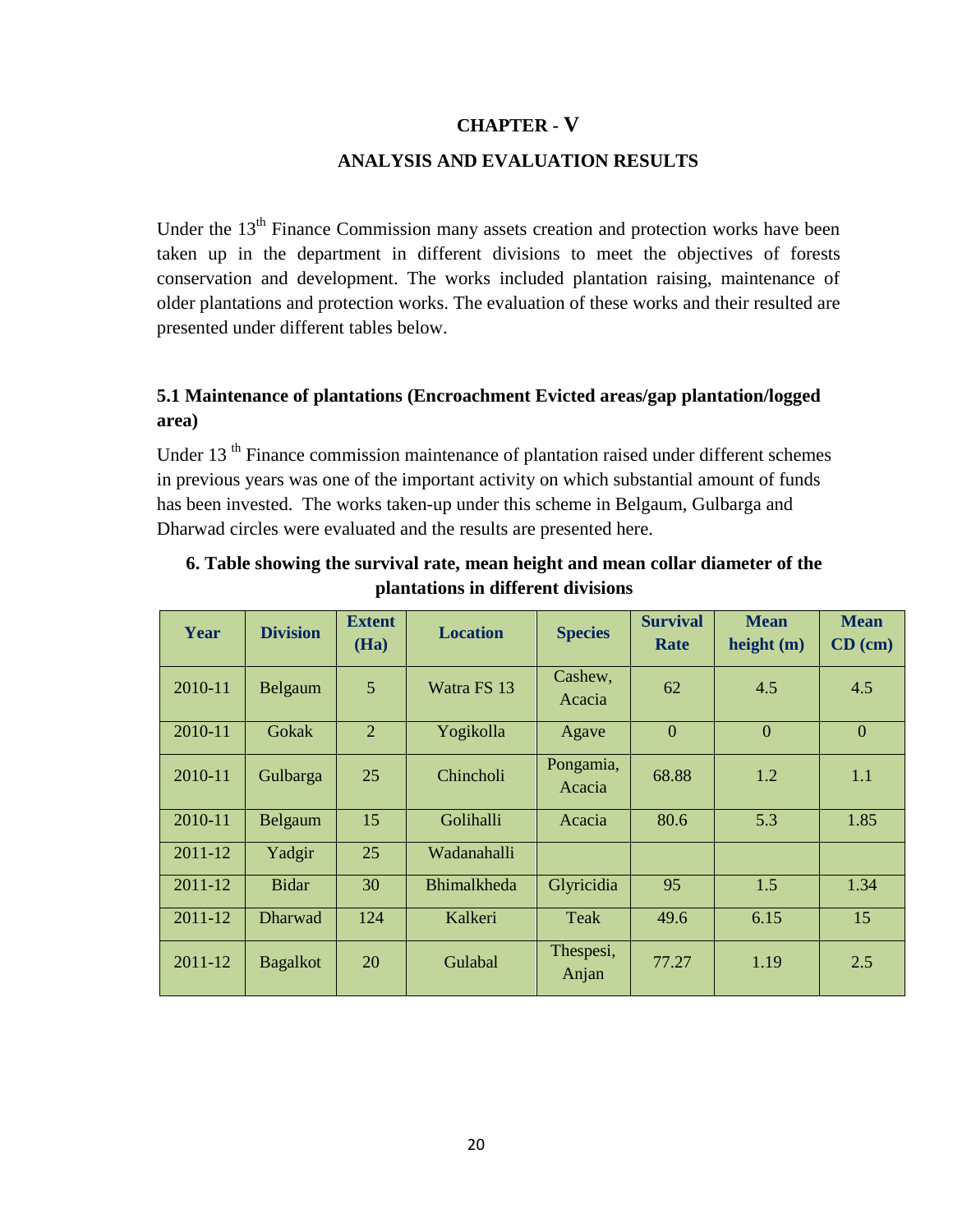### **5.1.1 Survival rate**

The survival rate of the plantations maintained in different models has shown 72.25%. The mean height varied between 1.19-6.15 meter for different models of plantations. The mean Collar diameter also varied between 1.1-15 cm across divisions.

**Belgaum**: In Belgaum division two plantations were evaluated and found that the survival rate was 62 in a three year plantation and 80.6% in a second year plantation. The low survival in the third year plantation where Acacia and cashew are the major species is a major concern. As the Acacia and Cashew are very hardy species which can perform better under adverse conditions.

**Gokak:** In Gokak the 2 ha plantation was not planted but only the SMC work was taken up.

**Gulbarga**: In Gulbarga division the plantation was done in the gap area with Pongamia and Glyricidia species. The survival rate was 68.88 after three years of plantation is quite reasonable.

**Bidar:** The plantation done in Encroachment evicted area in Bhimkoda was found to have 95% survival where the Glyricidia was the main species.

**Dharwad**: In Dharwad in 124 ha the teak plantation has been raised in the gap areas. The survival is 49% which is very low for the teak species in Dharwad climatic conditions. Teak should not have been planted in the gap areas where the species can't tolerate the shade.

**Bagalkot:** The species like Hardwickia and Thespesia have shown 77% survival in a second year plantation.

### **Key findings:**

- 1. The gap plantations have shown very poor survival rates compared to logged areas.
- 2. Planting Acacia and teak in the gaps may be avoided as the survival rate is very low.
- 3. Belgaum and Dharwad have shown very low survival rate compared to Gulbarga.

### **5.1.2 Circle wise ranking of plantations**

### **7. Table showing the circle wise Ranking of plantation**

| <b>Circle</b> | <b>Very</b><br>Good | Good | <b>Average</b> | <b>Failed</b> |
|---------------|---------------------|------|----------------|---------------|
| Gulbarga      |                     |      |                |               |
| Dharwad       |                     |      |                |               |
| Belgaum       |                     |      |                |               |
| $\%$          | 12.5                | 37.5 | 37.5           | 2.3           |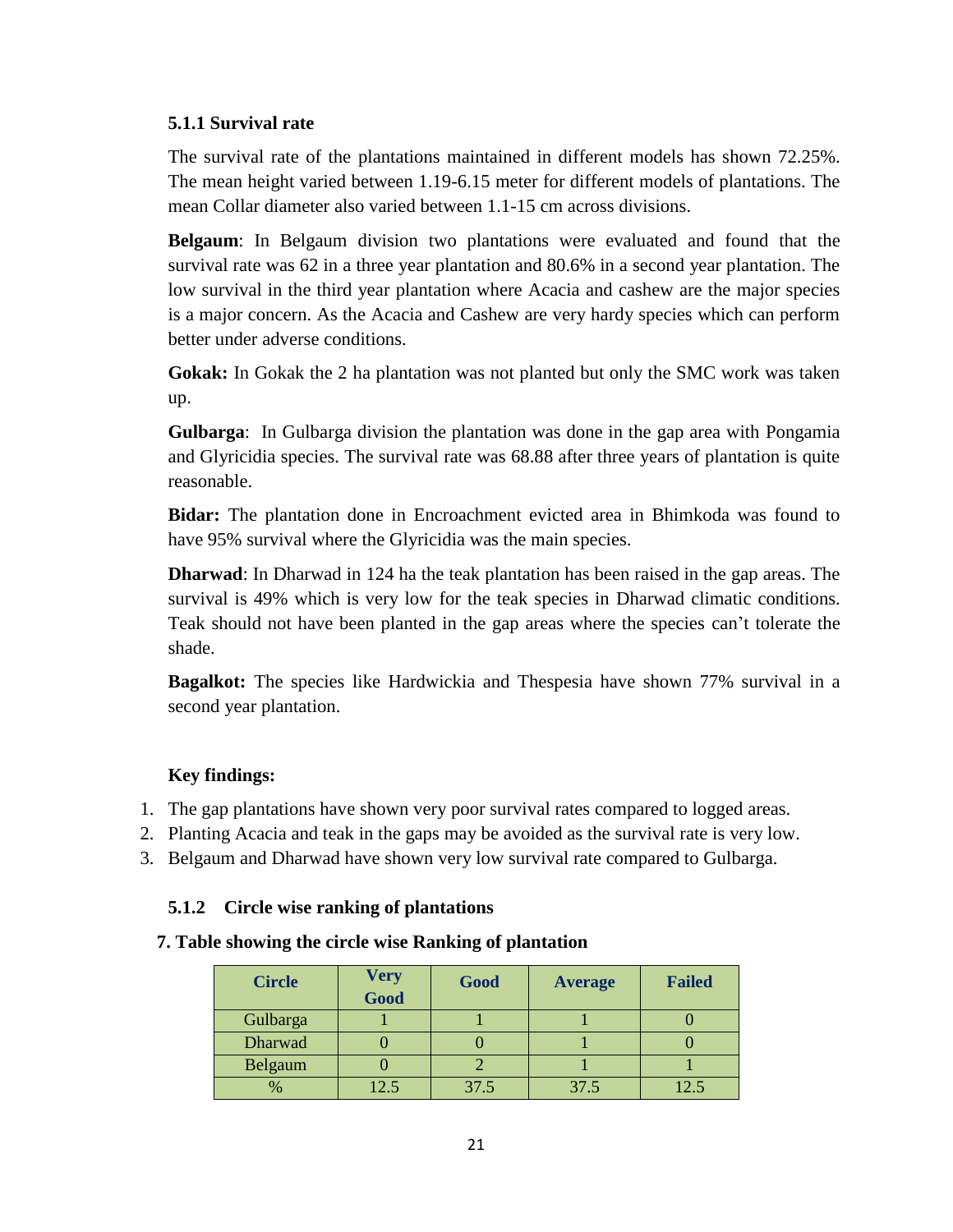

**Fig.7 Showing the Ranking of plantation circle wise**

**Gulbarga:** Gulbarga plantations were found better than Belgaum and Dharwad. The planting of Glyricidia has ensured higher success rate.

**Dharwad:** The plantations raised in Dharwad (sampled plantation) were found with 49% survival for teak species. The low survival rate for teak is due to shade effect in the gap plantation.

### **5.2 Advance work and raising plantations.**

The new plantations have been raised under the TFC in Belgaum, Dharwad and Gulbarga circles. The evaluation of these plantations for survival rate, mean height, mean collar diameter. After evaluation of the plantations the results are tabulated below.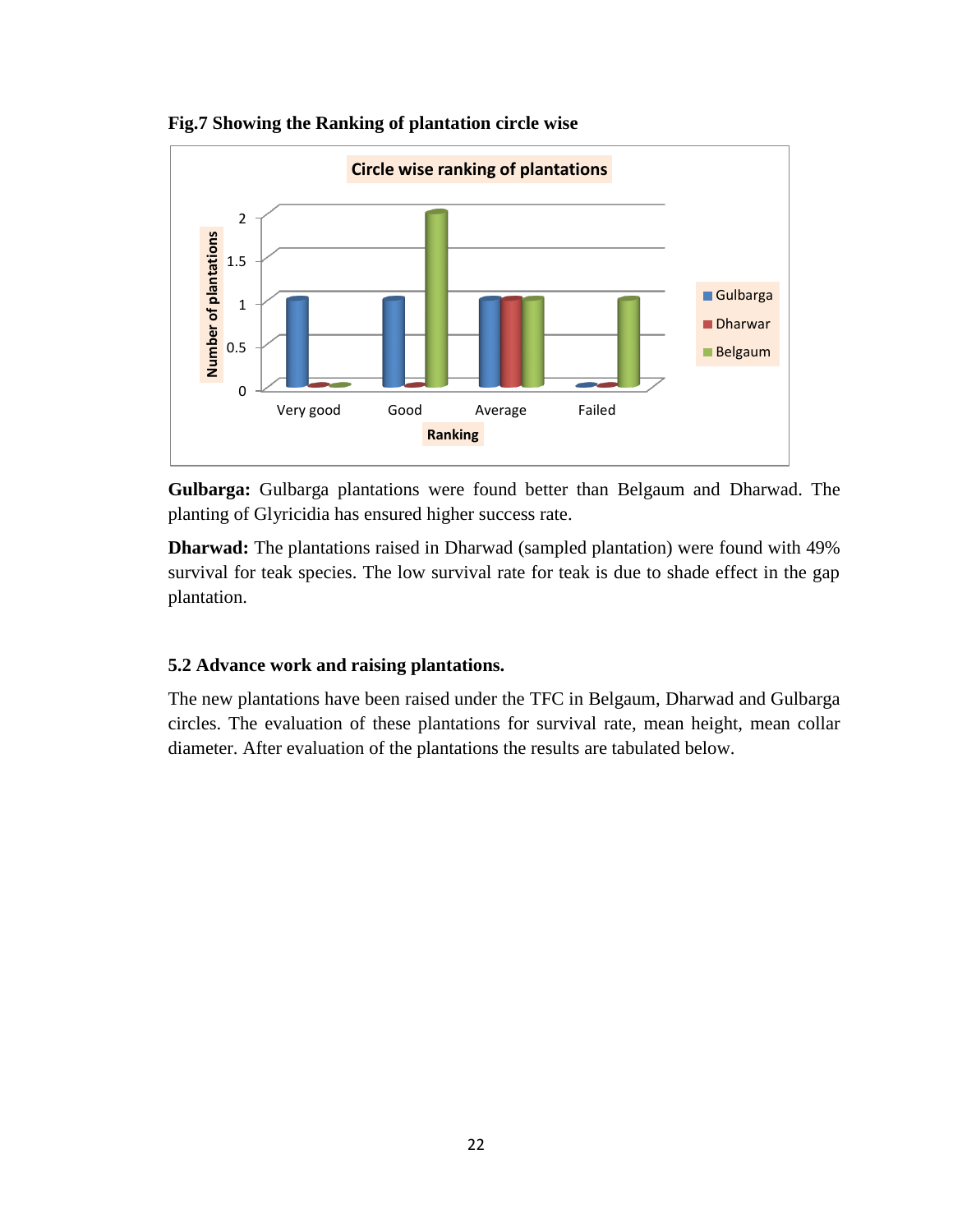| Year        | <b>Division</b> | <b>Extent</b> | <b>Location</b> | <b>Species</b>           | <b>Survival</b><br>Rate | <b>Mean</b><br>height $(m)$ | <b>Mean</b><br>$(cm)$ |
|-------------|-----------------|---------------|-----------------|--------------------------|-------------------------|-----------------------------|-----------------------|
| $2011 - 12$ | Belgaum         | 25            | Ambadgatti      | Acacia                   | 95                      | 5.7                         | 7.1                   |
| 2011-12     | Belgaum         | 5.80          | Chinchanwadi    |                          |                         |                             |                       |
| 2011-12     | Belgaum         | 10            | Watra           | Embelica,<br>Acacia      | 73                      | 4.5                         | 4                     |
| 2011-12     | Gulbarga        | 20            | Guggalwadi      |                          |                         |                             |                       |
| 2011-12     | Belgaum         | 50            | Godalkundargi   | Cashew,<br><b>Neem</b>   | 90                      | 0.6                         | 0.74                  |
| 2011-12     | Belgaum         | 50            | Chapoli         | Bamboo,<br>Terminalia    | 71                      | $\mathbf{1}$                | 0.45                  |
| 2011-12     | <b>Bagalkot</b> | 25            | Gandal          | D sissoo,<br>A latifolia | 85.39                   | $\overline{2}$              | .6                    |
| 2011-12     | <b>Bidar</b>    | 25            | <b>Ubdal</b>    | Advance work             |                         |                             |                       |

**8. Table showing the survival rate, mean height and mean collar diameter of the plantations (2011-12) in different divisions**

#### **5.2.1 Survival Rates**

The survival rate was found varying between 73-85.91 in different divisions. The height was found varying from 0.6-4.5 meters. The Belgaum plantation was found to have the mean height of 4.5 meters which can be attributed to good rainfall.

**Belgaum:** Belgaum division plantations have shown very high survival rate of 95 and 90% which is due to planting of Acacia cashew and neem which are locally well suited to soil and climatic conditions. In one plantation the survival is 71% where hardwood species has been planted along with bamboo.

**Bagalkot**: Bagalkot division has shown very good survival rate of 85.39% where *Dalbergia sissoo* has been planted up which is drought tolerant and highly adaptive.

**Bidar**: The advance work in Bidar was found to be as per the sanctioned estimate.

#### **5.3 Plantation raised in Gap and logged area**

Under TFC, new plantations have been raised in the to gaps and logged areas to increase the green cover. The new plantations have been raised mainly in the forests lands after logging and in the natural gaps. These plantations were selected randomly using pro presented in the probabilistic sampling methods and the survival rates, mean height and mean collar diameter were calculated. The results are presented below.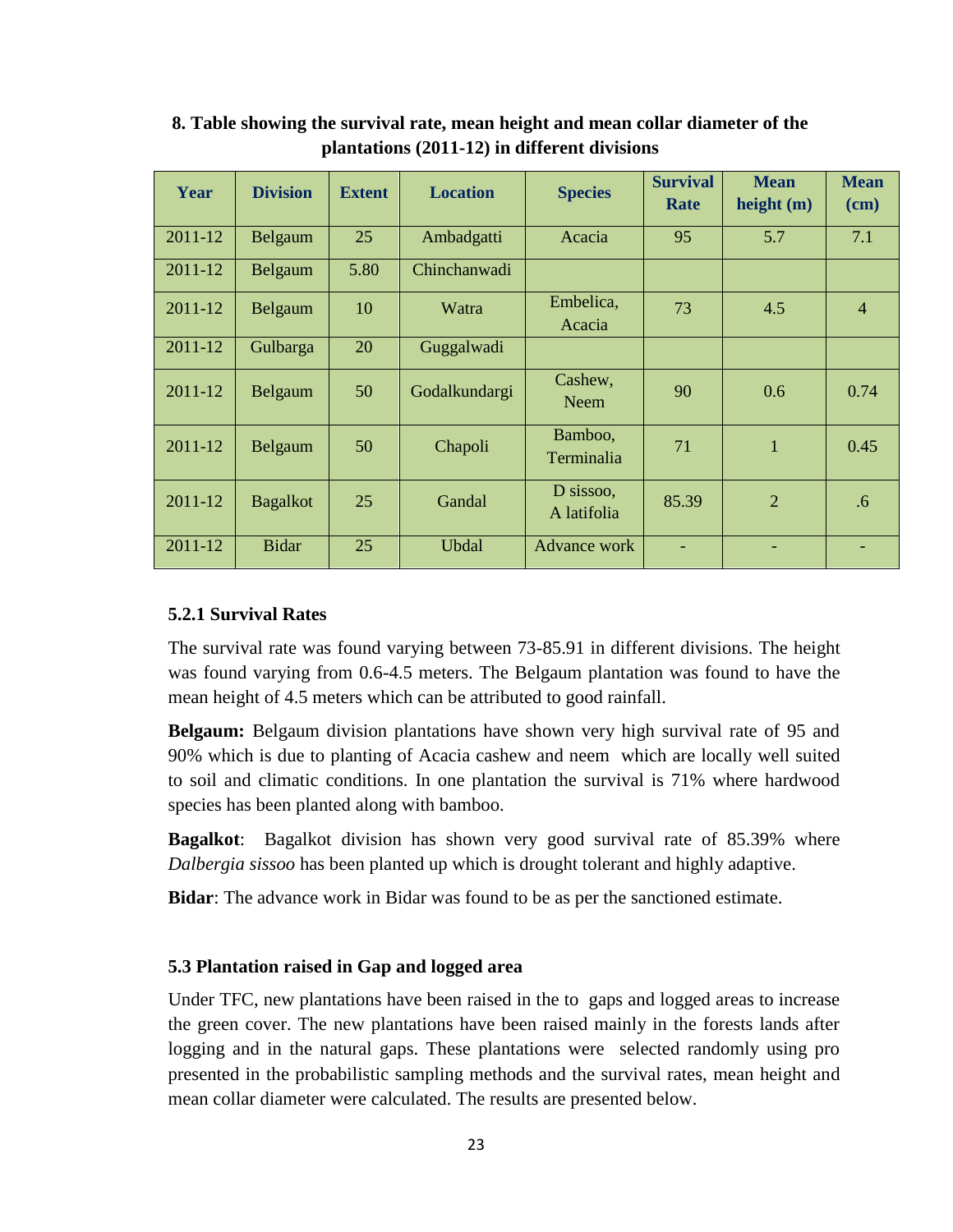| Year    | <b>Division</b> | <b>Extent</b> | <b>Location</b> | <b>Species</b>                | <b>Survival</b><br>Rate         | <b>Mean</b><br>height $(m)$ | <b>Mean</b><br>(cm) |
|---------|-----------------|---------------|-----------------|-------------------------------|---------------------------------|-----------------------------|---------------------|
| 2011-12 | <b>Dharwad</b>  | 130           | Siddanabhavi    | Pongamia,<br>Bamboo,<br>Mango | 88.32                           | 0.9                         | 1.2                 |
| 2011-12 | Gadag           | 45            | Hirewadatti     |                               |                                 |                             |                     |
| 2012-13 | Dharwad         | 100           | Kumbarganavi    |                               |                                 |                             |                     |
| 2012-13 | Gadag           | 40            | Hirewadatti     | Pongamia,<br>Thespehasia      | 89                              | 0.75                        | 0.68                |
| 2011-12 | <b>Bagalkot</b> | 25            | Shirur          |                               |                                 |                             |                     |
| 2012-13 | Belgaum         | 20            | Nagargali       | Advance<br>work               | 5000 pits;<br>$3.5 \mathrm{km}$ |                             | Good                |

### **9. Table showing the survival rate, mean height and mean collar diameter of the plantations in different divisions**

**Dharwad:** In Dharwad the raising plantation in the gap area has shown 88% survival where Pongamia and bamboo has been planted.

**Gadag:** In Gadag the raising of the plantation in gap area with species like Pongamia and The species has shown 89% survival with the modest growth of height and girth. The expected productivity is between 5-8 m2/ha after 10 years.

**Belgaum**: In Belgaum the advance worked area in 20 ha was inspected and was found as per the specifications. The brushwood fencing was done for 3.5 km length which is on higher side of the perimeter.

### **5.3.1 Species wise survival in different divisions**

The species wise survival in different models has been represented circle wise for illustration.

In Dharwad circle *Pongamia pinnata* was shown 81.67% survival followed by *Melia dubia* with 77.50 survivals. The weighted average is 76.70%.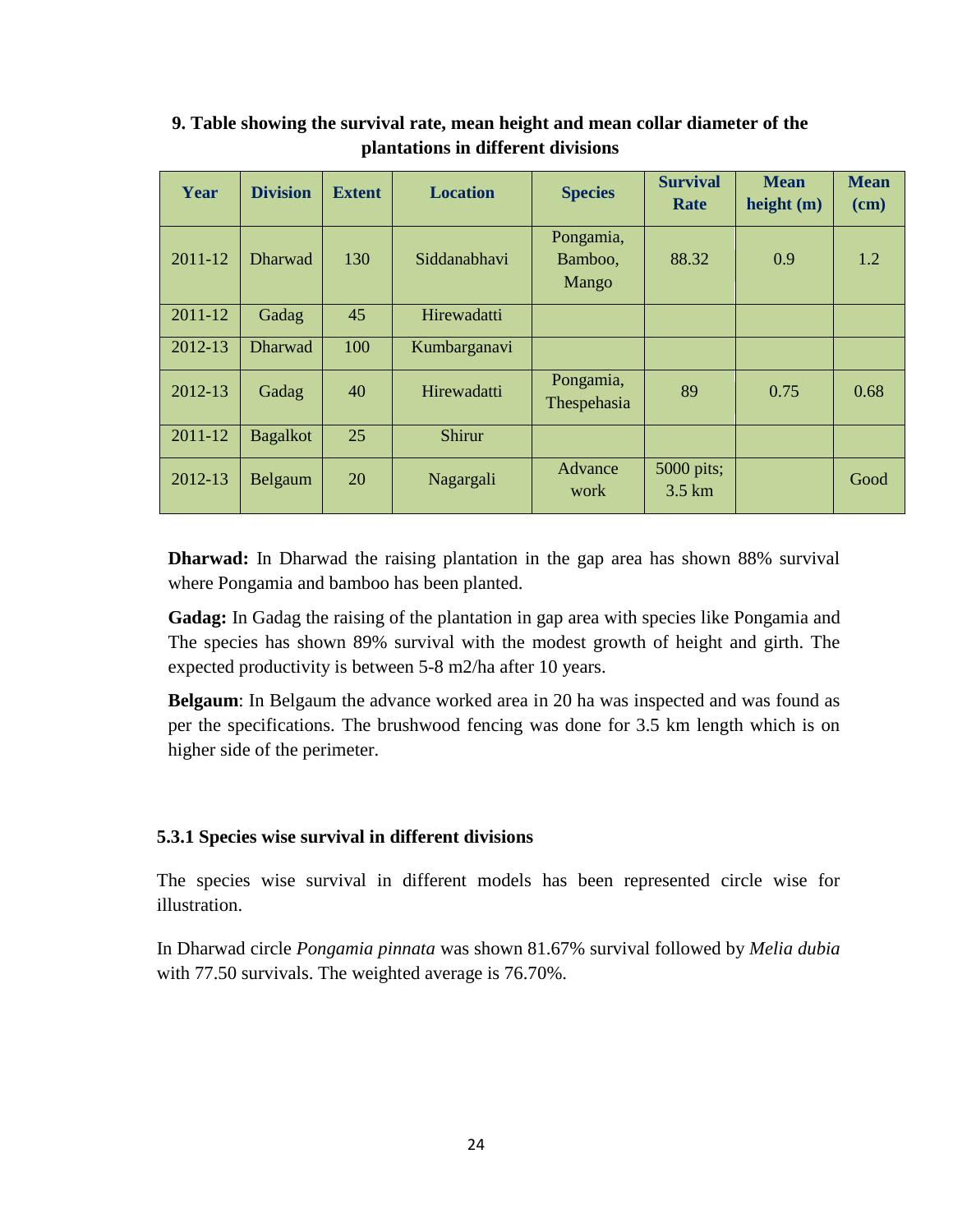| <b>Species</b>          |                                             | <b>Mean</b>  |               |       |  |  |  |
|-------------------------|---------------------------------------------|--------------|---------------|-------|--|--|--|
|                         | <b>Dharwad</b>                              | <b>Gadag</b> | <b>Haveri</b> |       |  |  |  |
| Pongamia pinnata        | 75.00                                       | 80.00        | 90.00         | 81.67 |  |  |  |
| Holoptelic integrefolia | 59.00                                       | 82.00        | 80.00         | 73.67 |  |  |  |
| Melia dubia             | 70.00                                       | 85.00        | 77.50         | 77.50 |  |  |  |
| Tectona grandis         | 70.00                                       | 90.00        | 70.00         | 76.67 |  |  |  |
| Embelica officinalis    | 60.00                                       | 72.00        | 90.00         | 74.00 |  |  |  |
| <b>Mean</b>             | 66.80                                       | 81.80        | 81.50         | 76.70 |  |  |  |
| <b>Sem</b> ±            | 2.7 (b/w species) AND 4.3 (b/w divisions)   |              |               |       |  |  |  |
| Cd@5%                   | 18.5 (b/w species) AND 22.2 (b/w divisions) |              |               |       |  |  |  |

### **10. Table showing survival Rate of different species in Dharwad circle**

### **Fig.8 Showing the survival Rate of different species in Dharwad circle**

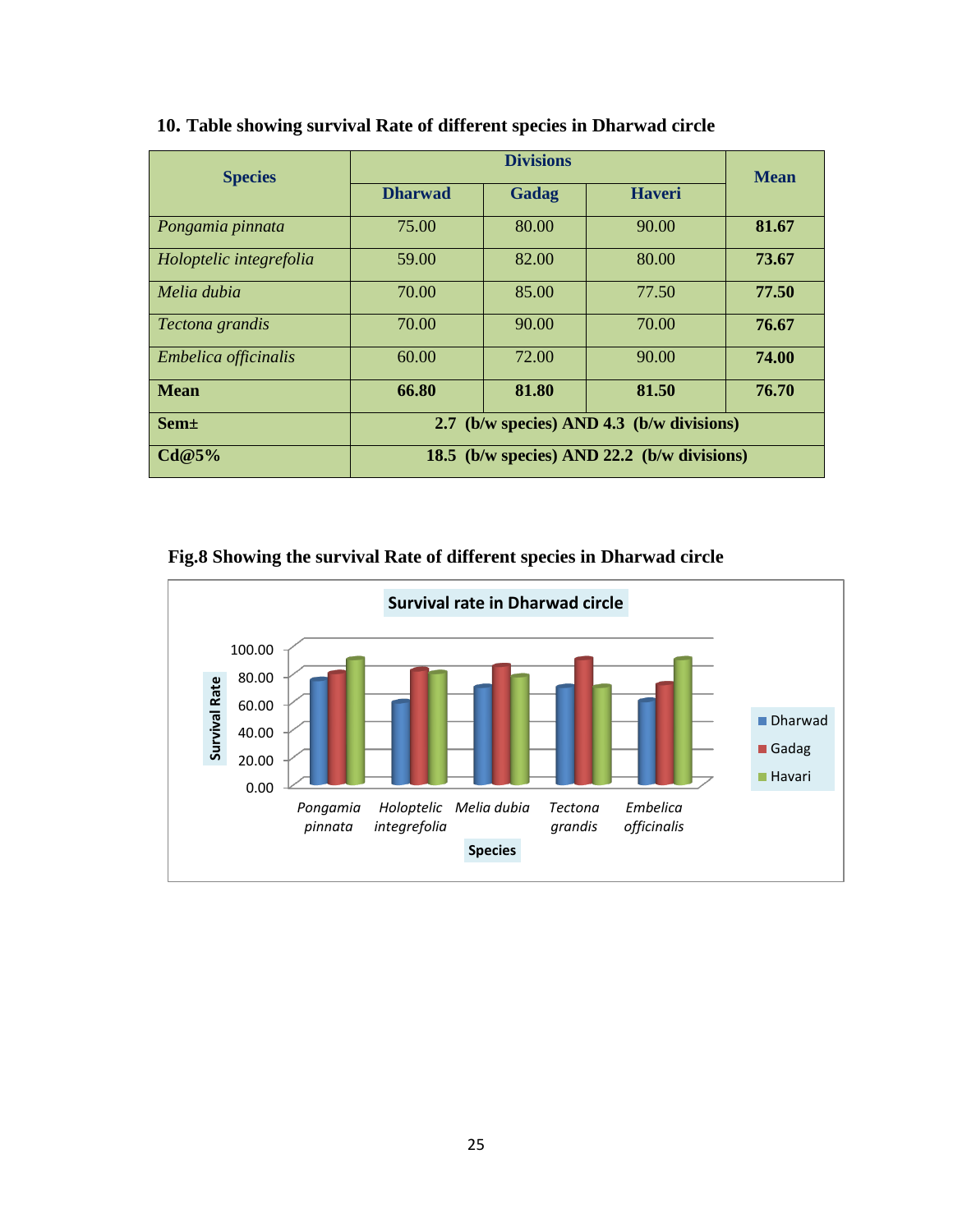| <b>Species</b>         |                                            | <b>Mean</b>    |              |        |       |
|------------------------|--------------------------------------------|----------------|--------------|--------|-------|
|                        | <b>Gulbarga</b>                            | <b>Raichur</b> | <b>Bidar</b> | Yadgir |       |
| Pongamia pinnata       | 85.00                                      | 85.00          | 74.00        | 85.00  | 82.25 |
| Glyricidia             | 80.00                                      | 85.00          | 80.00        | 82.00  | 81.75 |
| Cassia siamea          | 68.20                                      | 80.00          | 85.00        | 80.00  | 78.30 |
| Anacardium occidentale | 72.00                                      | 80.00          | 75.00        | 60.00  | 71.75 |
| Simarouba glauca       | 72.00                                      | 85.00          | 85.00        | 78.00  | 80.00 |
| <b>Mean</b>            | 75.44                                      | 83.00          | 79.80        | 77.00  | 78.81 |
| Sem±                   | 2.7 (b/w species) AND 3.18 (b/w divisions) |                |              |        |       |
| <b>Cd@5%</b>           | 11 (b/w species) AND 11.9(b/w divisions)   |                |              |        |       |

**11. Table showing survival Rate of different species in Gulburga circle**

In Gulbarga circle the most common species planted are Glyricidia, Pongamia, *cassia siamea* and Simaruba. In few plantations *Hardwickia binata* and *Azadirachta indica* have also been planted. The species wise survival analysis was done through two way ANOVA and the results are presented in the table above.

It is found that Pongamia was found to have highest survival rate of 82.25 % across divisions followed by Glyricidia with 81.7%. Simaruba was found to have the survival rate of 80%.

Overall mean survival was 78.81 for all the species across all division indicating good success of the plantations in the initial years.



**Fig. 9 showing the survival Rate of different species in Gulburga circle**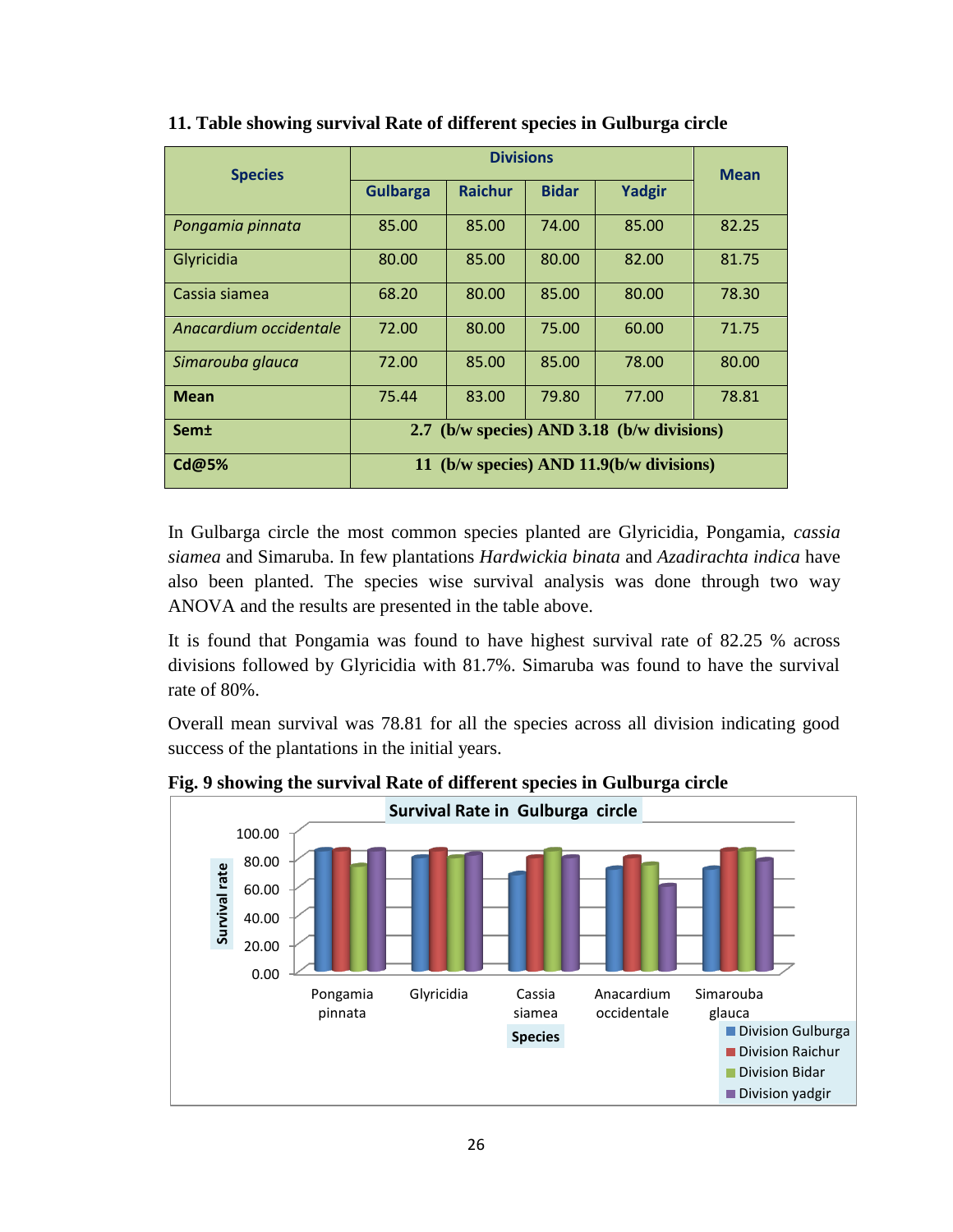| <b>Species</b>          |                                             | <b>Mean</b>  |                  |       |
|-------------------------|---------------------------------------------|--------------|------------------|-------|
|                         | <b>Belgum</b>                               | <b>Gokak</b> | <b>Bagalkote</b> |       |
| Pongamia pinnata        | 72.00                                       | 80.00        | 80.00            | 77.33 |
| Holoptelic integrefolia | 81.00                                       | 89.40        | 77.00            | 82.47 |
| Melia dubia             | 70.00                                       | 85.00        | 77.50            | 77.50 |
| Acacia auriculiformis   | 90.00                                       | 87.00        | 85.00            | 87.33 |
| Embelica officinalis    | 75.00                                       | 70.00        | 73.00            | 72.67 |
| Anacardium occidentale  | 90.00                                       | 70.00        | 70.00            | 76.67 |
| <b>Mean</b>             | 79.67                                       | 80.23        | 77.08            | 78.99 |
| $Sem\pm$                | 2.5 (b/w species) AND 4.30 (b/w divisions)  |              |                  |       |
| Cd@5%                   | 14.7 (b/w species) AND 17.7 (b/w divisions) |              |                  |       |

**12. Table showing survival Rate of different species in Belgaum circle**

In Belgaum the most common species planted are Pongamia pinnata followed by *Holoptelic integrefolia* and Acacia auriculiformis. The other common species planted are *Cassia siamea, Anacardium occidentals and Azdirachta indica*. When the survival rates were analyzed through ANOVA it was found that Acacia auriculiformis had 87.33% survival followed by Holoptelic with 82.47%.



**Fig.10 showing the survival Rate of different species in Belgaum circle**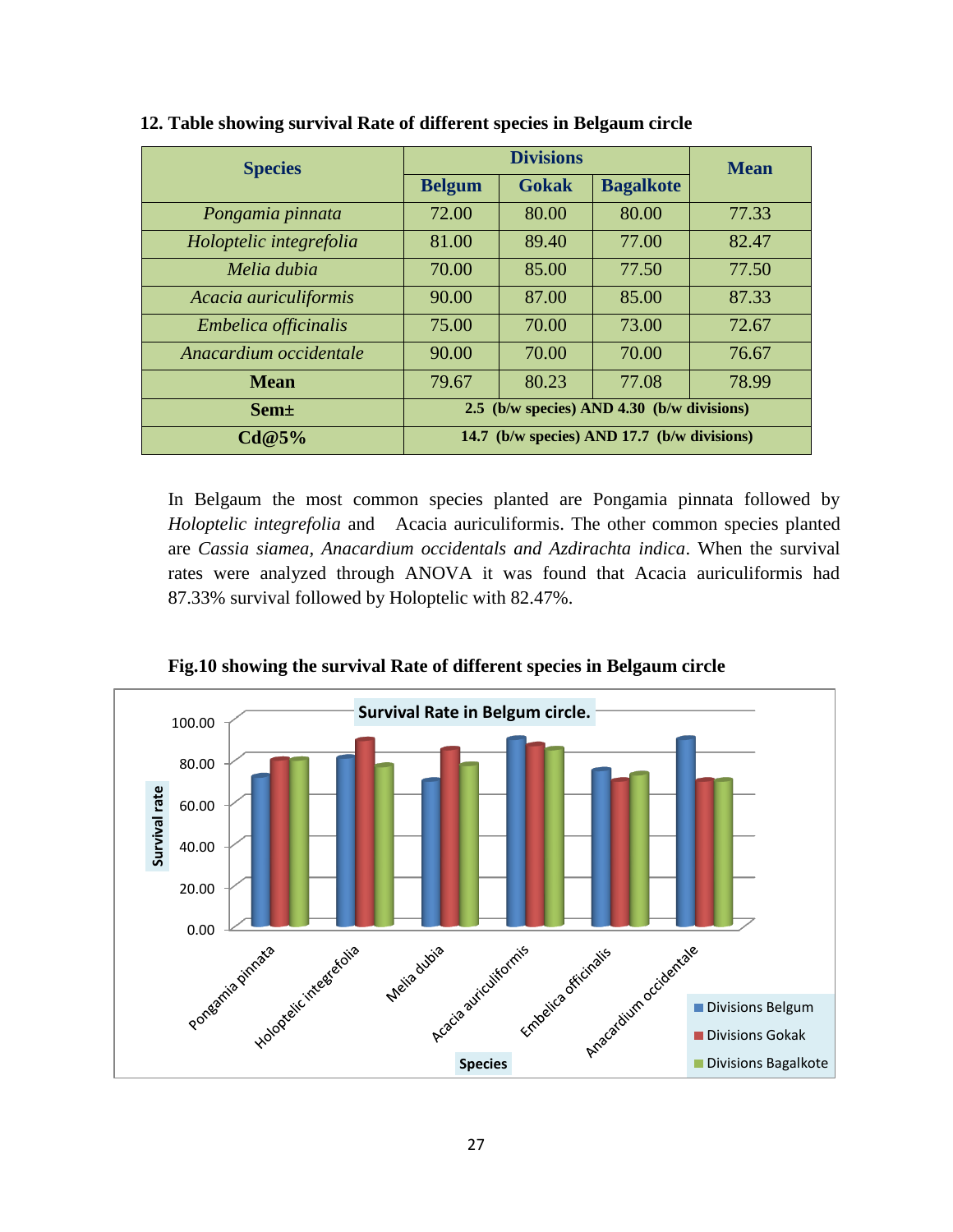### **5.3.2 Productivity projection**

The productivity projection was attempted to assess the future potential growth of the plantations. The mean annual increment of the diameter was found to vary between species to species and division to division.

*Acacia auriculiformis*: The diameter increment was 3.3 cm/year in Belgaum and Yadgir. This indicates a possibility of trees attaining 30 cm diameter at the end of 10 years. The basal area of 7-10 m2/ha/ at 10 year rotation. The height increment is 1 meter per year. At the age of 10, the mean height would be varying between 7-8 meter. The expected biomass would be 70-80 cum/ha. This is the most conservative estimate. Using Acacia as an indicator species the mean productivity of slow growing species could be in the range of 5-6 cum/year.

*Holoptelic integrefolia*: This is a native species which has been taken as indicator species to project the productivity. The mean annual increment of the diameter is 3.3cm/year. The mean height is 0.8 cm/year. The volume production would be in the range of 5-8 cum/year.

### **5.4 Building Construction and Maintenance**

### **13. Table showing the quality of the Building Construction and Maintenance Activities under TFC between 2010-11 to 2012-13**

| Year    | <b>Division</b> | Work                                      | <b>Specifications</b>                             | <b>Amount</b>        | <b>Remarks</b>                                              |
|---------|-----------------|-------------------------------------------|---------------------------------------------------|----------------------|-------------------------------------------------------------|
| 2010-11 | Gulbarga        | <b>Staff quarters</b>                     | Stair case repairs                                | 20000/               | Work done as per<br>specification                           |
| 2010-11 | <b>Dharwad</b>  | Construction and repair                   | Not visited                                       | 20000/               |                                                             |
| 2011-12 | Belgaum         | Maintenance of FRH at<br>Londa            | Changing roof<br>doors                            | 10.00<br>lakh        | Work done. Bathroom<br>tiles, sheets, wall<br>constructions |
| 2011-12 | Yadgir          | Construction of<br>District forest office | New office<br>building with<br>office facilities. | 20.0<br><i>lakhs</i> | Work done, Well<br>maintained with good<br>facilities       |
| 2011-12 | Gadag           | <b>Repairs of Rest house</b>              | Changing the<br>slabs in kitchen,<br>cupboards    | 80,0000              | Work done                                                   |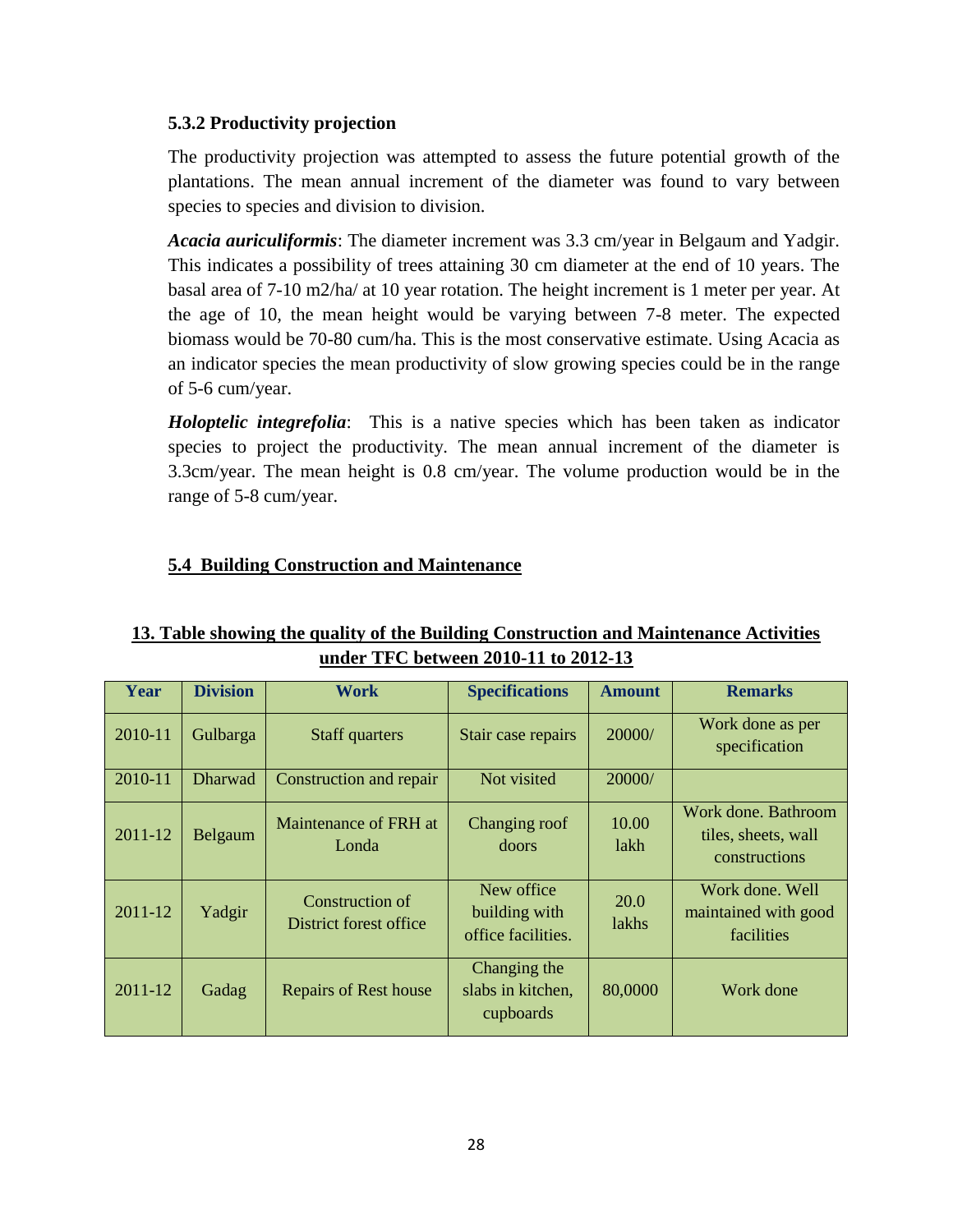**Belgaum:** The Building maintenance at the cost of Rs 10.0 lakhs is very high. The repairs should not exceed 10% of the capital cost. The quality is good according to the evaluation officer. However he could not verify the documents.

Yadgir: In Yadgir the new office building has been done with good facilities like visitor's room, staff rooms and the store rooms. The quality is very satisfactory.

### **5.5 Wildlife Protection**

Under TFC the wild life area management works have been undertaken. The works includes establishment and maintenance of forest protection camps.

### **14. Table showing the quality of the Wild life protection Activities under between 2010-11 to TFC 2012-13**

| Year    | <b>Division</b> | <b>Work</b>               | <b>Specifications</b>  | <b>Amount</b> | <b>Quality</b> | <b>Remarks</b>                                 |
|---------|-----------------|---------------------------|------------------------|---------------|----------------|------------------------------------------------|
| 2010-11 | Gadag           | Fire protection<br>camp   | One camp               | 1,60000       | Work done      | Effective                                      |
| 2010-11 | Haveri          | Anti-poaching<br>camp     | One camp               | 1,06000/      | Work done      | Effective                                      |
| 2011-12 | Belgaum         | Forest<br>protection camp | One camp               | 1,30000/      | Work done      | Effective                                      |
| 2011-12 | Gulbarga        | Protection camp           | One camp               | 1,00000/      | Work done      | Effective                                      |
| 2012-13 | <b>Dharwad</b>  | Camp                      | One camp               |               |                | N <sub>o</sub><br>documents/<br>signs of proof |
| 2012-13 | Yadgir          | 3 watchers                | Anti-poaching<br>camps | 2,000,000/    | Work done      |                                                |
| 2012-13 | <b>Bidar</b>    | 2 watchers                | Protection<br>camps    | 1,000,00      | Work done      |                                                |

**Anti-poaching camps**: The anti-poaching camps in Gulbarga, Gadag, Haveri and Belgaum were found effective.

**Yadgir**: The need to have protection camps is to be justified in places like Yadgir and Bidar.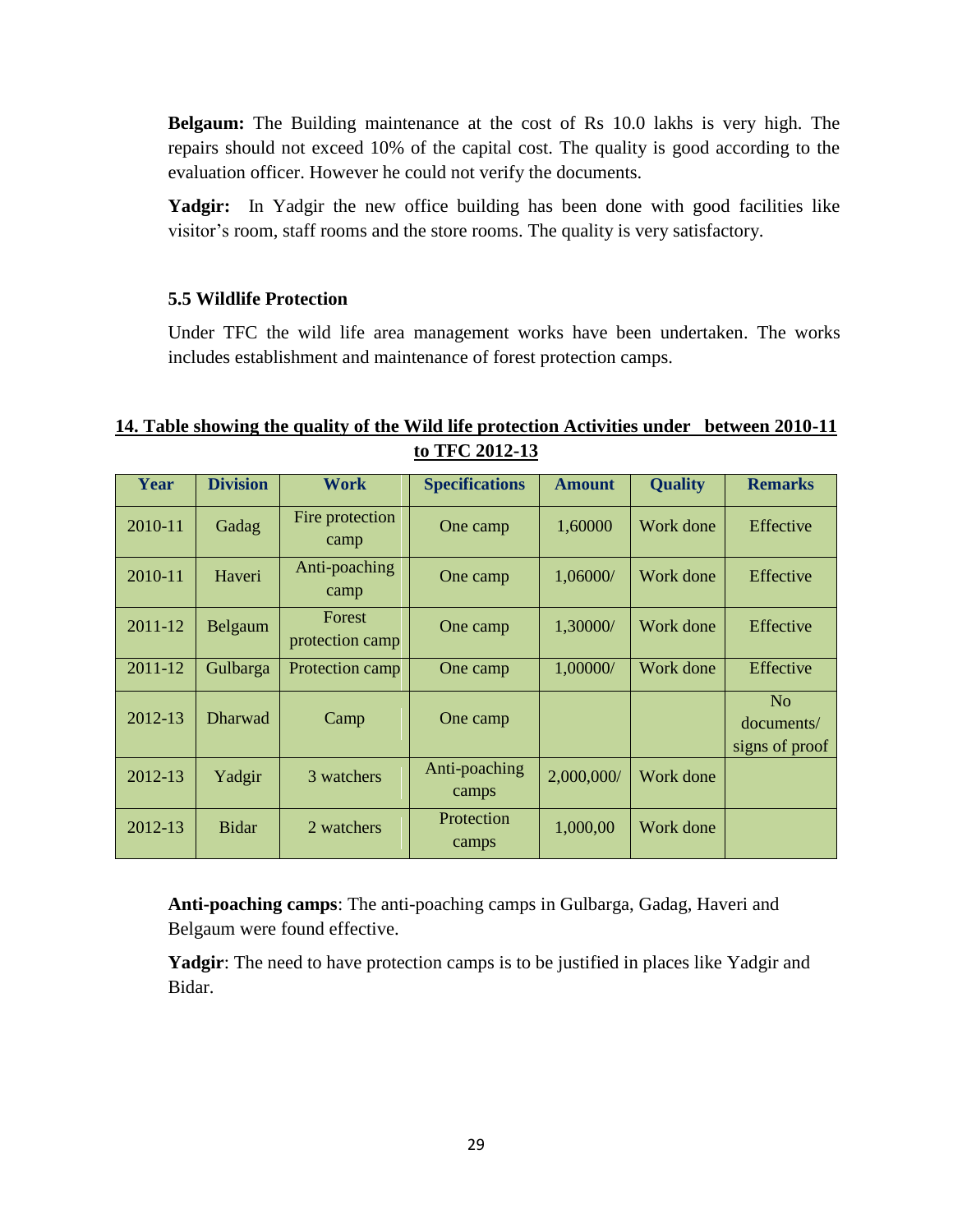### **5.6 Vehicles and Equipments**

Unser 13<sup>th</sup> Finance commission substantial amount has been invested on the purchase of vehicles and equipments. The pattern of investment on the vehicles and equipments are presented in the table below.

### **15. Table showing the quality of the Vehicles and Equipments Activities TFC between 2010-11 to 2012-13**

| Year    | <b>Division</b> | <b>Work</b>                    | <b>Specifications</b> | <b>Amount</b> | <b>Remarks</b> |
|---------|-----------------|--------------------------------|-----------------------|---------------|----------------|
| 2011-12 | Belgaum         | Tranquilizing guns             | High tech product     | 3,000,00/     | Was not used   |
| 2012-13 | Gokak           | <b>Broad band</b>              | <b>BSNL</b>           | 8000/         | Used           |
| 2012-13 | Bijapur         | broadband                      | <b>BSNL</b>           |               |                |
| 2012-13 | Haveri          | Maintenance of two<br>wheelers |                       | 20,000/       | Being used     |

**Tranquilizing guns:** The tranquilizing guns purchased in Belgaum are not used .May be there was no occasion to use them.

### **5.7 Nursery Works**

Under TFC substantial amount has been invested on the nursery works. The two samples of nursery work done at Jamkandi in Bagalkot and Gokak evaluated and results are presented here.

**Gokak**: In Gokak, a bore-well has been installed in the nursery. The bore well is functioning well.

**Bagalkot:** In Bagalkot in Kattikere nursery the barbed wire fencing has been done for 750 meters. And the work is rated as very effective.

### **5.8 Survey and Demarcation**

Under the 13 the Finance commission substantial amount has been invested on the boundary demarcation work has been executed. The investment pattern on this works over the years is given in the table below.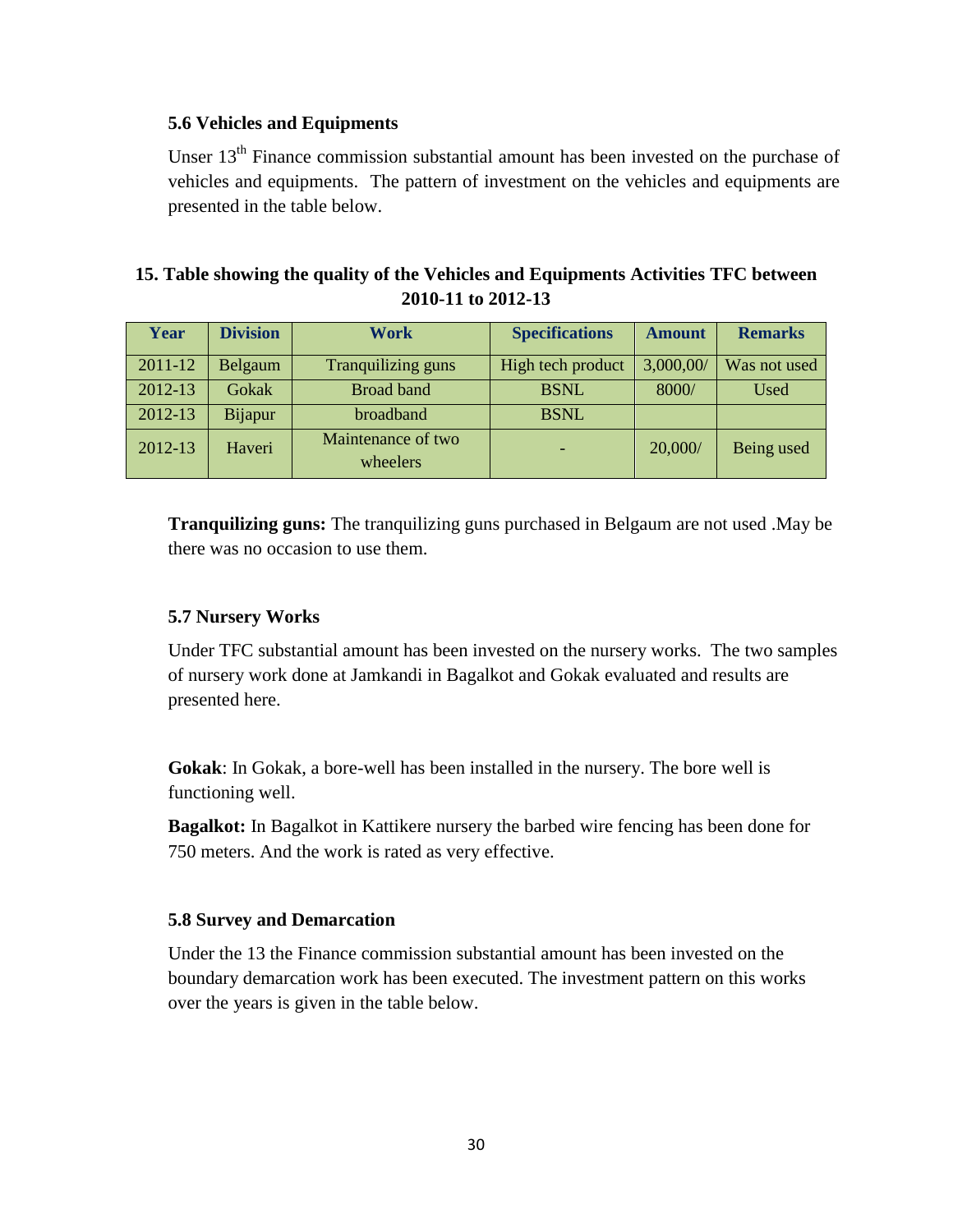| SI.<br>No.     | Year           | <b>Division</b> | <b>Activity</b>                                                        | <b>Range</b> | <b>Location</b>                                                        | <b>Physical</b><br><b>Quantity</b> | Field<br><b>Measurement</b>    | <b>Remarks</b> |
|----------------|----------------|-----------------|------------------------------------------------------------------------|--------------|------------------------------------------------------------------------|------------------------------------|--------------------------------|----------------|
| $\mathbf{1}$   | $2010-$<br>11  | Gokak           | <b>Boundary</b><br><b>Consolidation Works</b><br>including CPT         | Gokak        | Gada Fs. No.<br>715, 755                                               | 4 km                               | $3.52 \text{ km}$<br>$1*1.5*1$ | Effective      |
| $\overline{2}$ | 2010-<br>11    | Raichur         | Boundary<br><b>Consolidation Works</b><br><b>Including CPT</b>         | Manvi        | Kachapur                                                               | $4 \text{ km}$                     | 4 km 1*1.5*1                   | Effective      |
|                |                |                 |                                                                        |              |                                                                        |                                    |                                |                |
| $\mathbf{1}$   | $2011 -$<br>12 | Dharwad         | Boundary<br><b>Consolidation Works</b><br>including CPT                |              | <b>Baichawad</b><br>(Kotemani to<br><b>Baichawad</b><br>road) Bl.No.II | 2 km                               | 2 km                           | Effective      |
|                |                |                 |                                                                        |              |                                                                        |                                    |                                |                |
| $\mathbf{1}$   | 2012-<br>13    | Belgaum         | <b>Boundary</b><br>Consolidation<br><b>Including D-Line</b>            | Nagargali    | Merda Sy. No.<br>9, 12, 15                                             | 1.00 Km                            | $1 \text{ km}$<br>$1*1.5*1$    | Effective      |
| $\overline{2}$ | $2012 -$<br>13 | Belgaum         | <b>Boundary</b><br>Consolidation<br><b>Including D-Line</b>            | Khanapur     | Jamboti,<br>Kalmani Sy.<br>No. 97, 305,                                | 2.50 Km                            | $2.2 \text{ km}$<br>$1*1.5*1$  | Effective      |
| $\overline{3}$ | 2012-<br>13    | <b>Dharwad</b>  | Boundary<br><b>Consolidation Works</b><br>including CPT                | Kalghatagi   | Kudalagi<br>Bl.IV,<br>Fsy.No.51                                        | 2.125 km                           | $2.1 \text{ km}$               | Effective      |
| $\overline{4}$ | 2012-<br>13    | Haveri          | <b>Boundary</b><br>Consolidation<br>including D-line<br>clearances CPT | Hanagal      | Haralakopp                                                             | 4.38 km                            | 4.384 km                       | Effective      |
| 5              | 2012-<br>13    | Raichur         | <b>Boundary</b><br><b>Consolidation Works</b><br><b>Including CPT</b>  | Deodurga     | Bandegudda                                                             | $4 \text{ km}$                     | 4 km<br>$1*1.5*1$              | Effective      |
| 6              | 2012-<br>13    | <b>Bidar</b>    | <b>Boundary</b><br><b>Consolidation Works</b><br><b>Including CPT</b>  | <b>Bidar</b> | Bombulagi                                                              | 2 km                               | 2 km<br>$1*1.5*1$              | Effective      |

## **16. Table showing the quality of the Survey and Demarcation Activities under TFC between 2010-11 to 2012-13**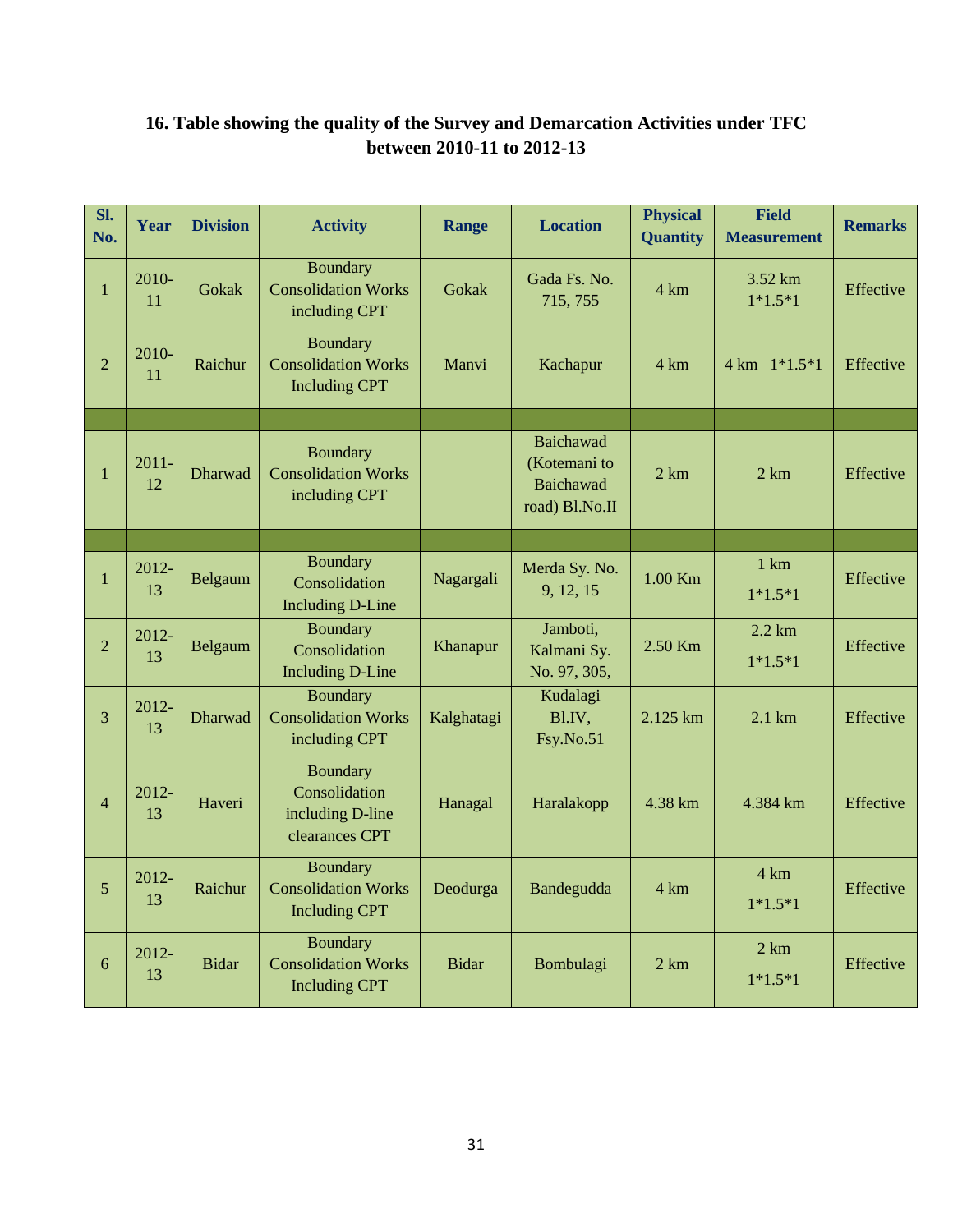**Haveri**: In Haveri, the boundary consolidation works were inspected at one location and found that the work was as per the specification and effective.

**Dharwad**: In Dharwad division the boundary consolidation work was tested and found correct as per the specifications. In one location at Kalghatgi 2.12 km CPT has been done which is very effective. In another location CPT has been done in 2 km length which is found to be effective.

**Raichur:** In Raichur the boundary consolidation work has been done in 2 km length and the CPT is found to be effective as reported by the evaluation staff.

**Bidar:** In Bidar division the Boundary consolidation work has been taken-up for a length of 2 km.

### **Key findings**

The boundary consolidation works are taken as piece works of 2-4 km length depending upon the availability of funds. It is advisable to take and complete the work at one goes so as to ensure complete protection. Instead of thinly spreading the resources on vast areas it is advisable to take-up the works for complete consolidation.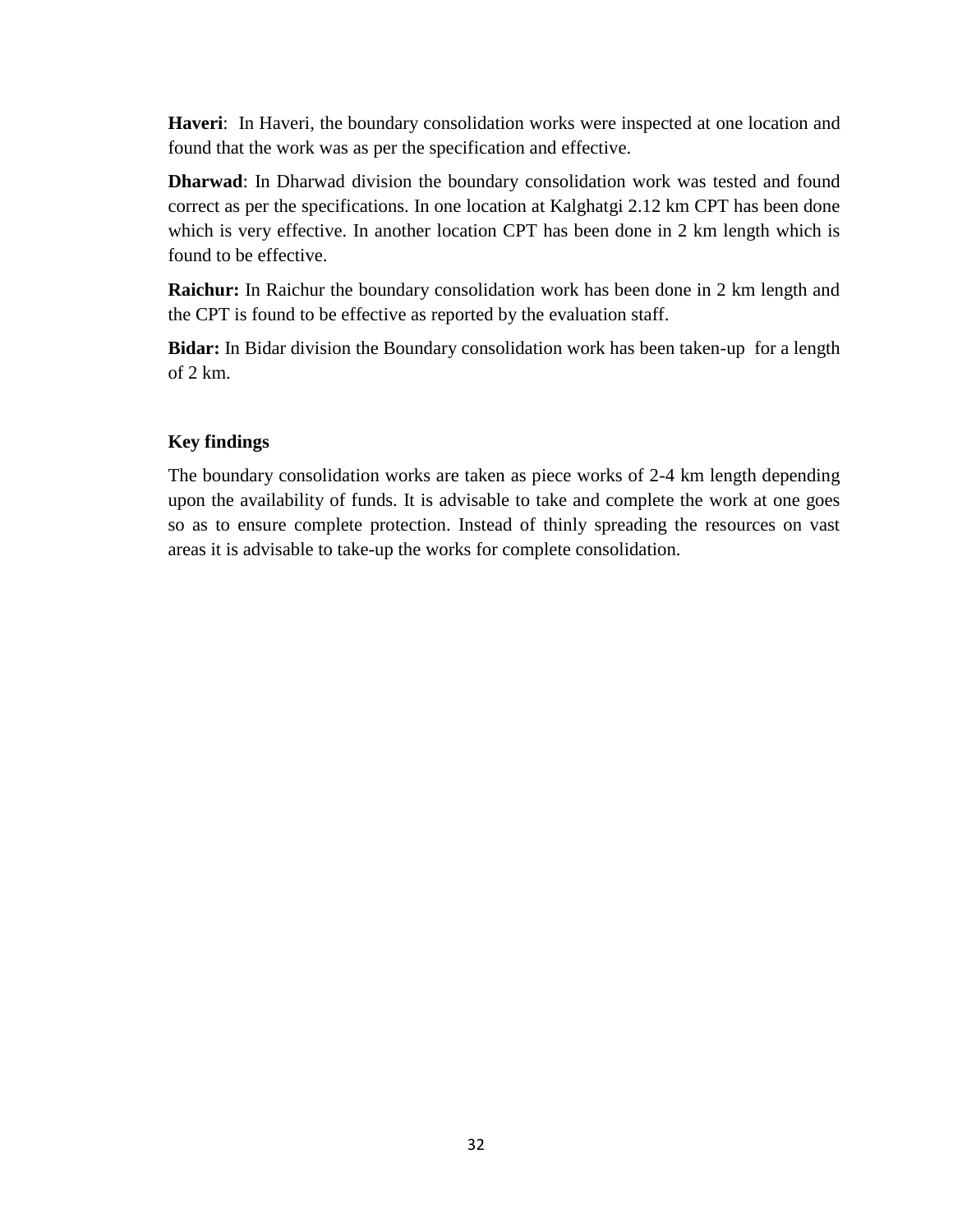### **CHAPTER – VI**

#### **OBESERVATIONS AND IMPACT ANALYSIS**

The Thirteenth Finance Commission was implemented with an objective to improve the forest protection and conservation .Plantations maintenance work. Substantial amount has been invested in the plantation maintenance. The evaluation has shown that the plantations are showing good signs of survival and growth potential which would go a long way in achieving the objectives of the scheme.

- 1. **Increase in the green cover**: One of the main objectives of the TFC is to achieve the area under forests and to enhance the green cover. The raising of the plantations have contributed towards the increase in the green cover and the area under the forests.
- 2. **Bio-diversity value**: The species chosen in each plantation are limited to very few (less than 10) and therefore there is a limitation of the plantations in achieving the objectives.
- 3. **Productivity of the plantations**: The productivity has been assessed by measuring the growth parameters. The overall increment in the height is around 0.75 meter/annum and the collar diameter is about 1 cm which is moderate as compared to the growth rates on better soils and high rainfall areas. The extrapolation of the growth parameter will give us approximately 8 cm diameter (DBH) and 6 meter height at the end of 8 years for the fast growing species. The mean basal area will be around 10 m2/ha/ at 10 year. And it may take 40 years to cover the canopy.
- 4. **Climate change mitigation**: The productivity of the plantation at the rate of 10 m2 /basal area with a mean height of 6 to 7 meter will give approximately 5 to 6 m3/year in the drier areas and 10 to 12 m3 /ha/year in high rainfall areas. This rate of productivity can sequester on an average 2 tons of carbon/ha/year.
- 5. **Employment generation**: The investment on compensatory plantation has generated (70% plantation cost is labour cost) employment in the rural areas. The 70% of cost of raising plantation goes for employment.
- 6. **Investment on non-plantation works**: More than 40% of the funds under this scheme has been done on the infrastructure like buildings, Roads, and equipments to strengthen the departmental capacity. This has been difficult to relate to the benefits.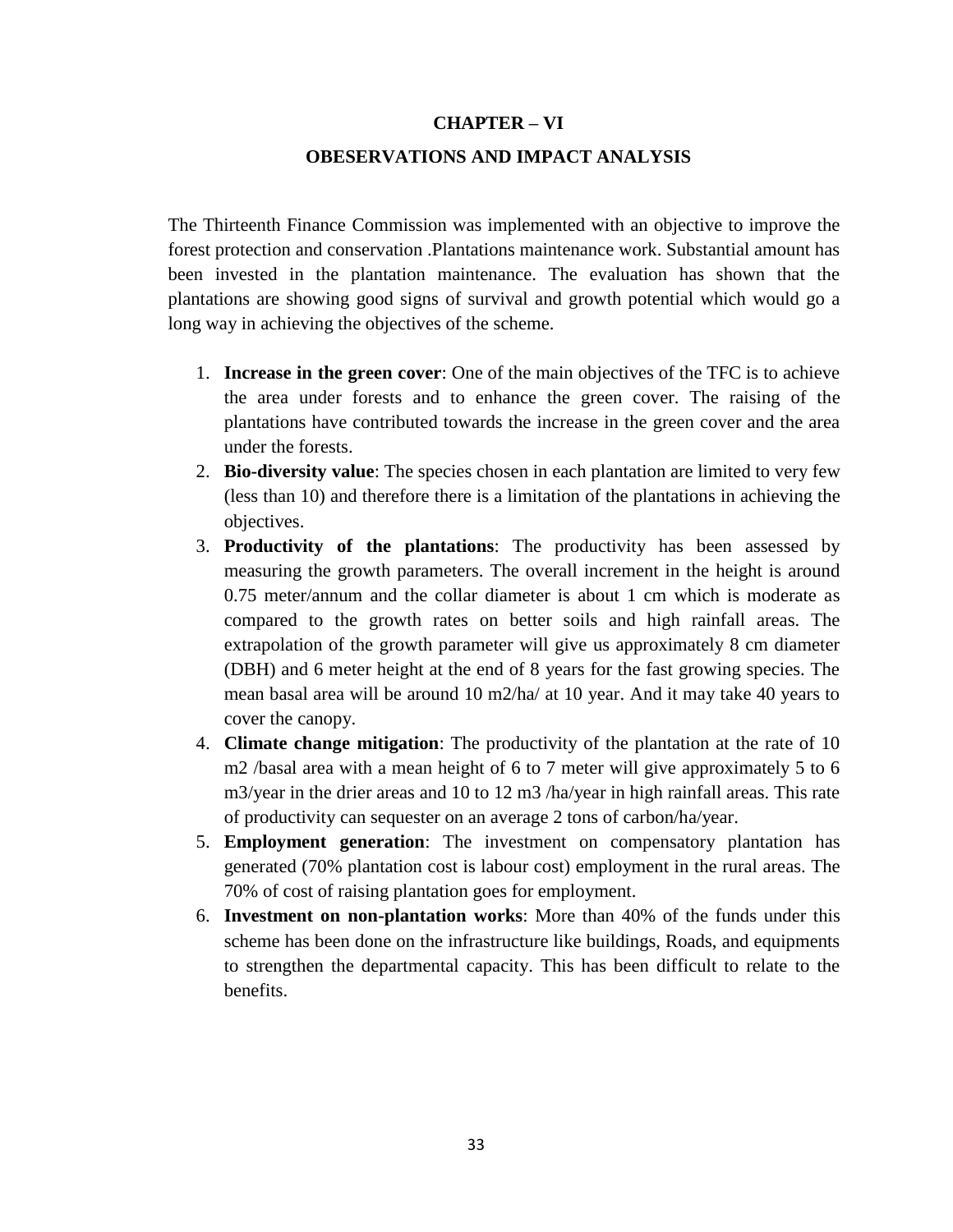## **CHAPTER – VII RECOMMENDATIONS**

1. The TFC must allocate funds according to the formula suggested by the TFC based on the forest cover and ecological service of each Circle/division as the criteria. Why TFC invest on raising fresh plantation as its objective is to protect and safeguard the natural forests, wildlife and mitigation of degradation impacts and on the climate change aspects.

2. The plantation models like eviction of encroachment, gap areas, logged areas and the maintenance of older plantations (maintaining 8 year old eucalyptus plantation?) was like hair splitting. An investment guidelines based on the TFC must be drawn up before making allocation of funds.

3. Investment on new fire line formation and fire protection was not verifiable. However, the internal monitoring for the annual works must be done as most of the operations may be either not required or redundant.

4. The choice of species may be rationalized based on the site requirement by focusing on the native species than Acacia auriculiformis.

5. The activities under TFC are too many resulting in very thin spread of investment which may not have desirable impact on the departmental programs. It should focus much on the compensatory plantations by spending 70% investment and rest on the natural forests management.

6. Expenditure on the building maintenance and vehicles should not be a major activity.

7. The investment on the research and wildlife is inadequate needs to be balanced.

8. The natural forests, bio-diversity conservation, enrichment planting and research programs needs to be given priority.

9. **Plantation size**: Many compensatory plantations have been raised are very small in size (less than 5 ha). This may not be viable to maintain and protect. It is better to aggregate the smaller units into a viable size of at least 10 ha to raise plantations.

10. The plantation on degraded sites must be well defined as in many places well stocked areas have been planted up.

11. The site clearance for raising plantation was noticed in some areas which needs to be avoided.